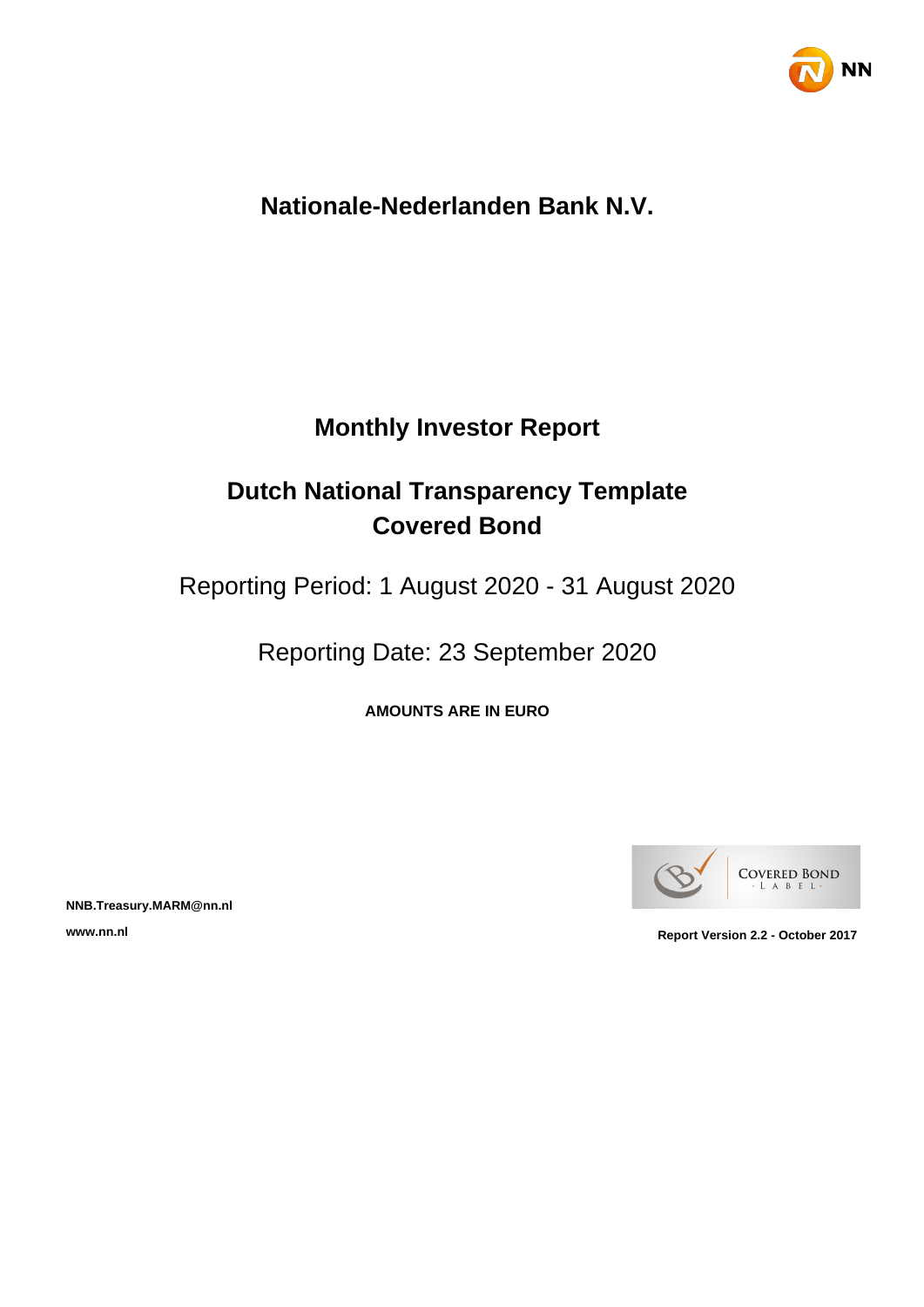## **Table of Contents**

|                                                   | Page           |
|---------------------------------------------------|----------------|
| <b>Covered Bonds</b>                              | 3              |
| <b>Asset Cover Test</b>                           | $\overline{4}$ |
| <b>Counterparty Credit Ratings &amp; Triggers</b> | 5              |
| Ledgers & Investments                             | 6              |
| <b>Regulatory Information</b>                     | $\overline{7}$ |
| <b>Stratifications</b>                            | 8              |
| Glossary                                          | 26             |
| Contact Information                               | 28             |

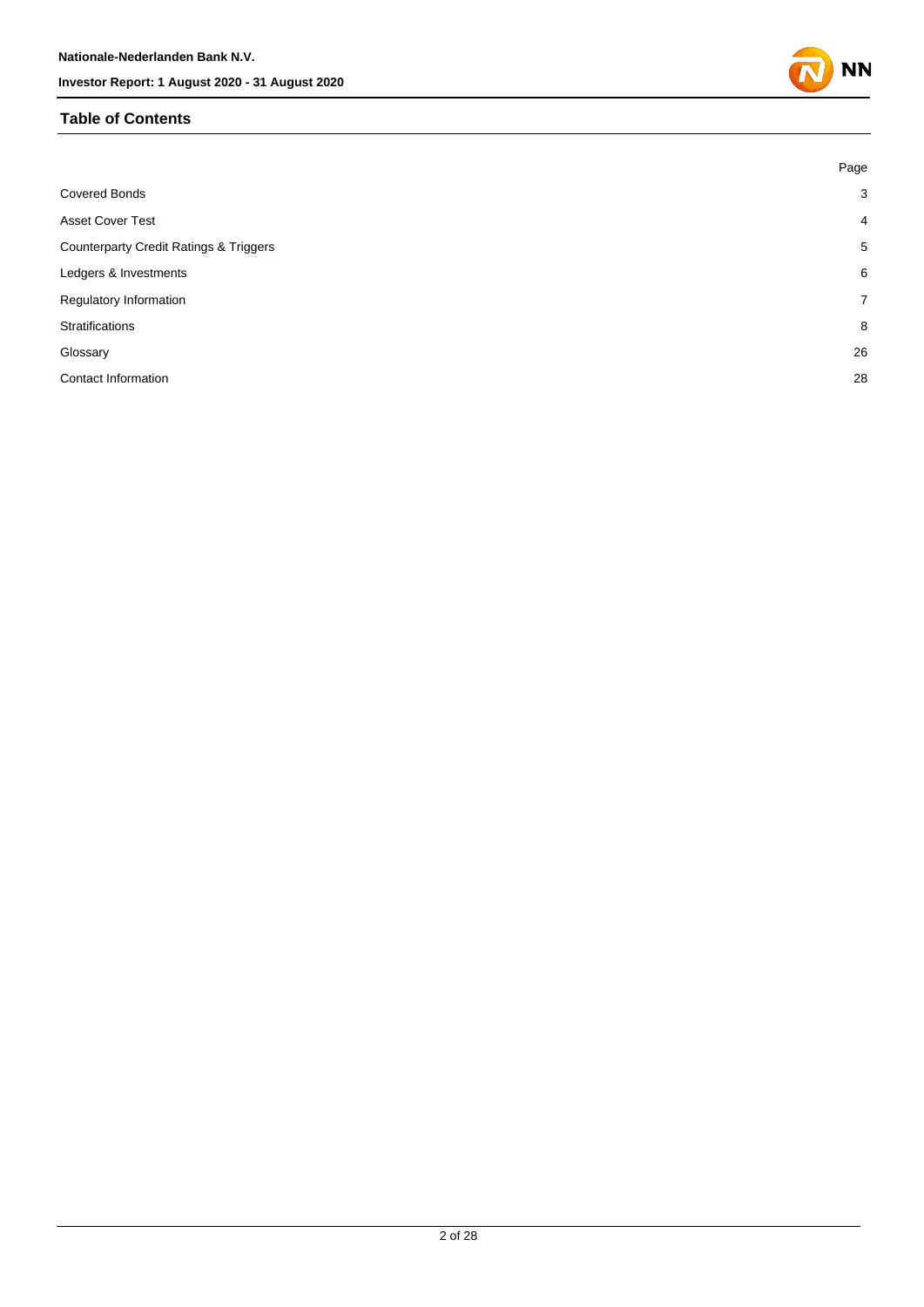

#### **Covered Bonds**

| Series                | <b>ISIN</b>  | Currency   | <b>Initial Principal</b><br>Balance* | Outstanding<br>Amount* | <b>Coupon</b> | Issuance<br>Date | <b>Maturity</b><br>Date | <b>IRS Counterparty</b> | Redemption<br>Type | <b>LCR HQLA</b><br>Category |
|-----------------------|--------------|------------|--------------------------------------|------------------------|---------------|------------------|-------------------------|-------------------------|--------------------|-----------------------------|
| <b>SB CB Series 1</b> | NL0015436072 | <b>EUR</b> | 500,000,000                          | 500.000.000            | 0.0100%       | 08/07/20         | 08/07/30                |                         | <b>Bullet</b>      |                             |

\* Amounts to be reported in the relevant currency, and also the euro-equivalent amounts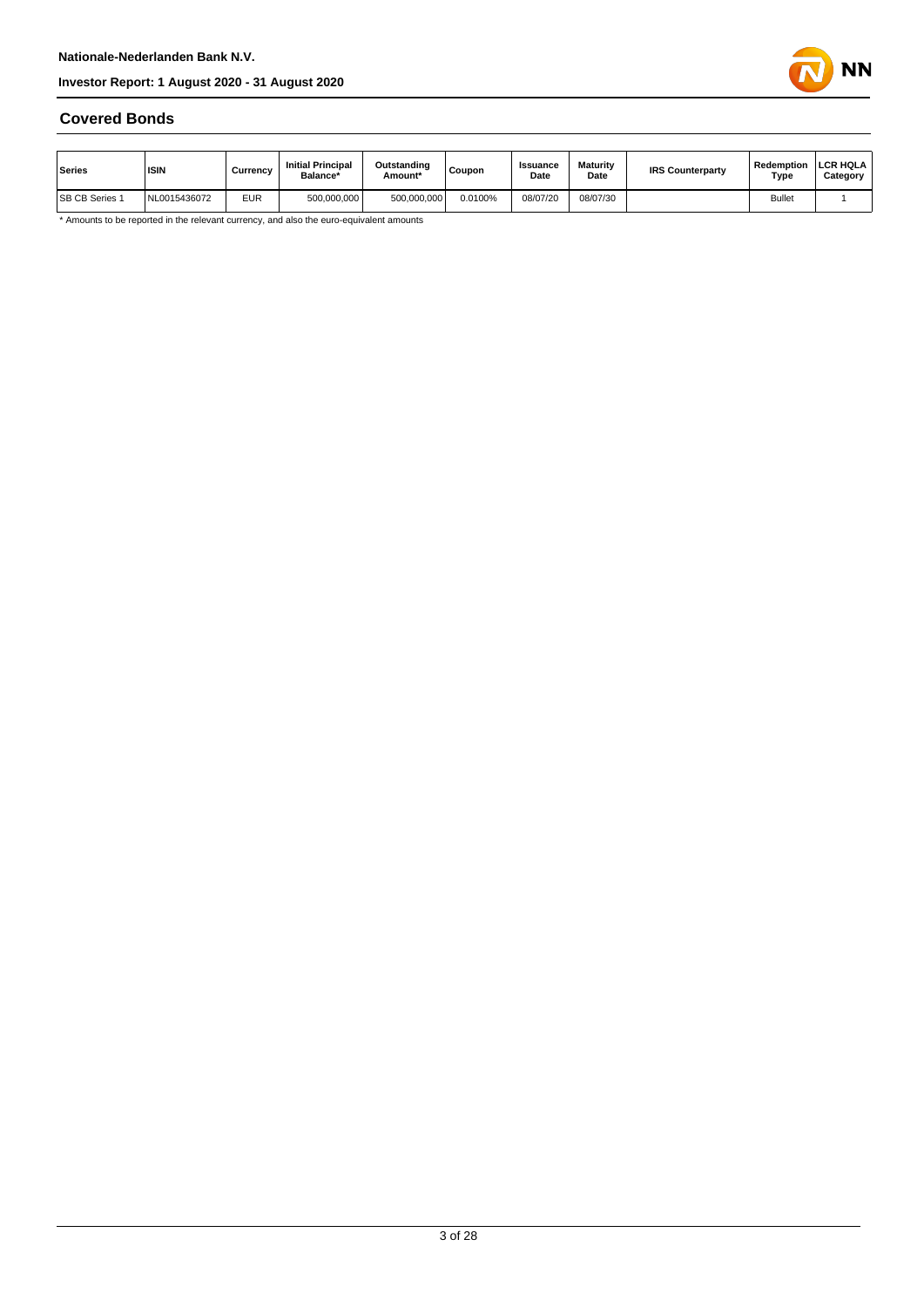#### **Asset Cover Test**



| <b>Asset Cover Test</b>                     |                  |
|---------------------------------------------|------------------|
| Α                                           | 1,419,555,248.72 |
| в                                           | 0.00             |
| С                                           | 350,000.00       |
| D                                           | 0.00             |
| Z                                           | 0.00             |
| $A+B+C+D-Z$                                 | 1,419,905,248.72 |
| Outstanding bonds                           | 500,000,000.00   |
| Pass/Fail                                   | Pass             |
| <b>ACT Cover Ratio</b>                      | 283.98%          |
| Parameters                                  |                  |
| Asset percentage                            | 88.50%           |
| Cap LTV Cut-Off indexed valuation % non-NHG | 80.00%           |
| Cap LTV Cut-Off indexed valuation % NHG     | 80.00%           |
| % of Index Increases                        | 90.00%           |
| % of Index Decreases                        | 100.00%          |
| Reserve Fund                                | 316,500.00       |
| Supplemental Liquidity Reserve Amount       | 0.00             |
| Deduction Set-Off                           | 24,563,462.19    |
| Ratings                                     |                  |
| S&P                                         | AAA              |
| Moody's                                     |                  |
| Fitch                                       |                  |
| Other                                       |                  |
| <b>UCITS</b> compliant                      | True             |
| CRR compliant                               | True             |
| <b>ECBC Label compliant</b>                 | True             |
| Overcollateralisation                       |                  |
| Legally required minimum OC                 | 5.00%            |
| Documented minimum OC                       | $0.00\%$         |
| Available Nominal OC                        | 221.92%          |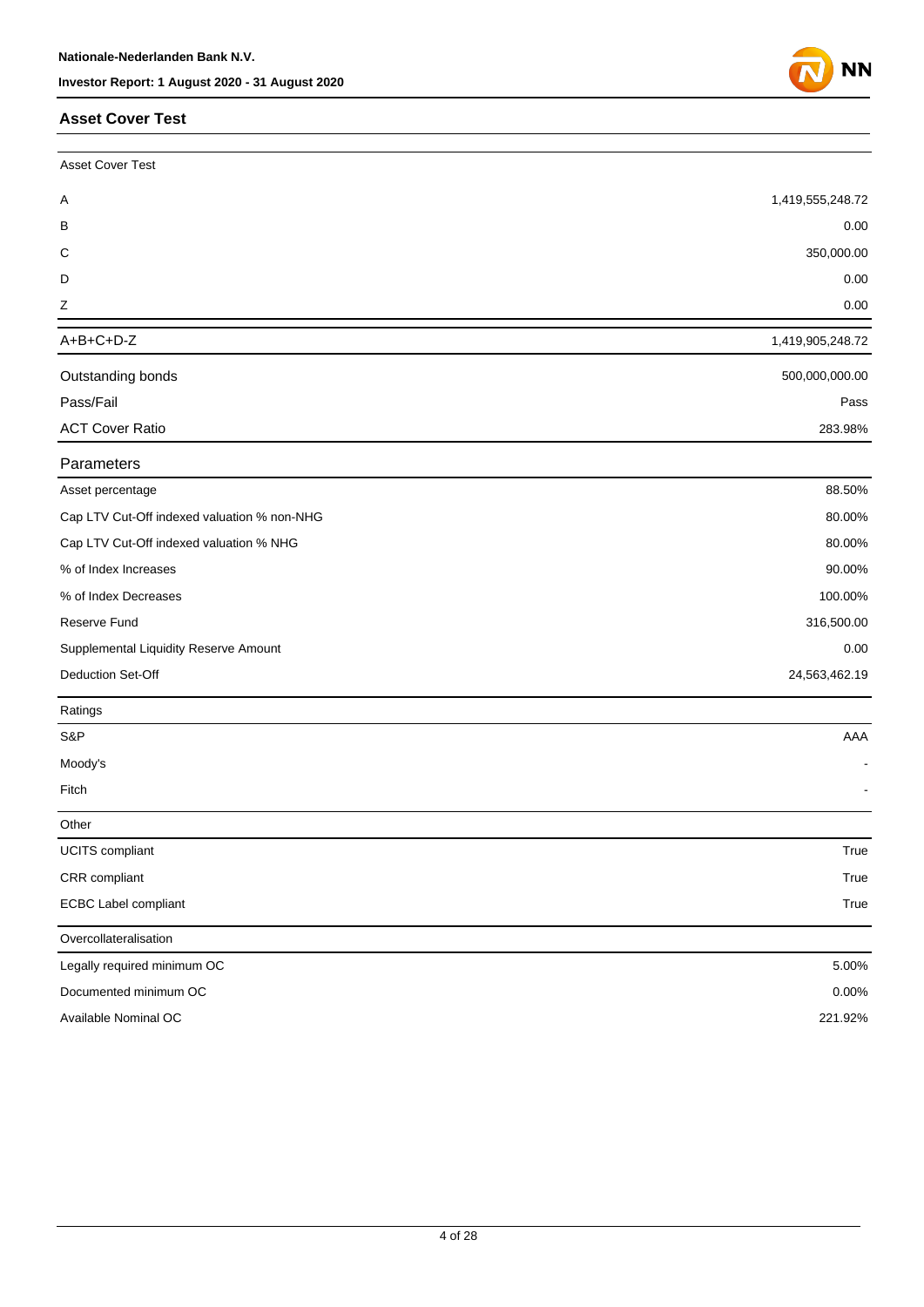

## **Counterparty Credit Ratings & Triggers**

|                                                   |                                    | S&P (ST/LT)       |                   | Moody's (ST/LT)   |                   | Fitch (ST/LT)     |                   | <b>DBRS (ST/LT)</b> |                   |                                                                                                                                                     |  |
|---------------------------------------------------|------------------------------------|-------------------|-------------------|-------------------|-------------------|-------------------|-------------------|---------------------|-------------------|-----------------------------------------------------------------------------------------------------------------------------------------------------|--|
| Role                                              | Party                              | Rating<br>trigger | Current<br>rating | Rating<br>trigger | Current<br>rating | Rating<br>trigger | Current<br>rating | Rating<br>trigger   | Current<br>rating | Consequence if breached*                                                                                                                            |  |
| <b>CBC Account Bank</b>                           | N.V. Bank Nederlandse<br>Gemeenten | / BBB             | / AAA             |                   |                   |                   |                   |                     |                   | Another party (with sufficient<br>ratings) has to fulfill the CBC<br>Account Bank role or guarantee<br>the relevant CBC Account Bank<br>obligations |  |
| Issuer                                            | Nationale-Nederlanden<br>Bank N.V. | $/A -$            | $/A -$            |                   |                   |                   |                   |                     |                   | Reserve Account Trigger,<br>minimal required amount needs<br>to be posted on reserve fund<br>account                                                |  |
| Issuer                                            | Nationale-Nederlanden<br>Bank N.V. | $A-2$ / BBB       | $A-1/A-$          |                   |                   |                   |                   |                     |                   | Set off retail savings at issuer<br>account above deposit<br>guarantee scheme                                                                       |  |
| Seller Collection Account   ING Bank N.V.<br>Bank |                                    | BBB               | $/A+$             |                   |                   |                   |                   |                     |                   | Open escrow account in the<br>name of CBC and credit<br>expected cashflow amount on<br>next Calculation Date                                        |  |

\* Event is triggered if credit rating is below the rating as mentioned in the table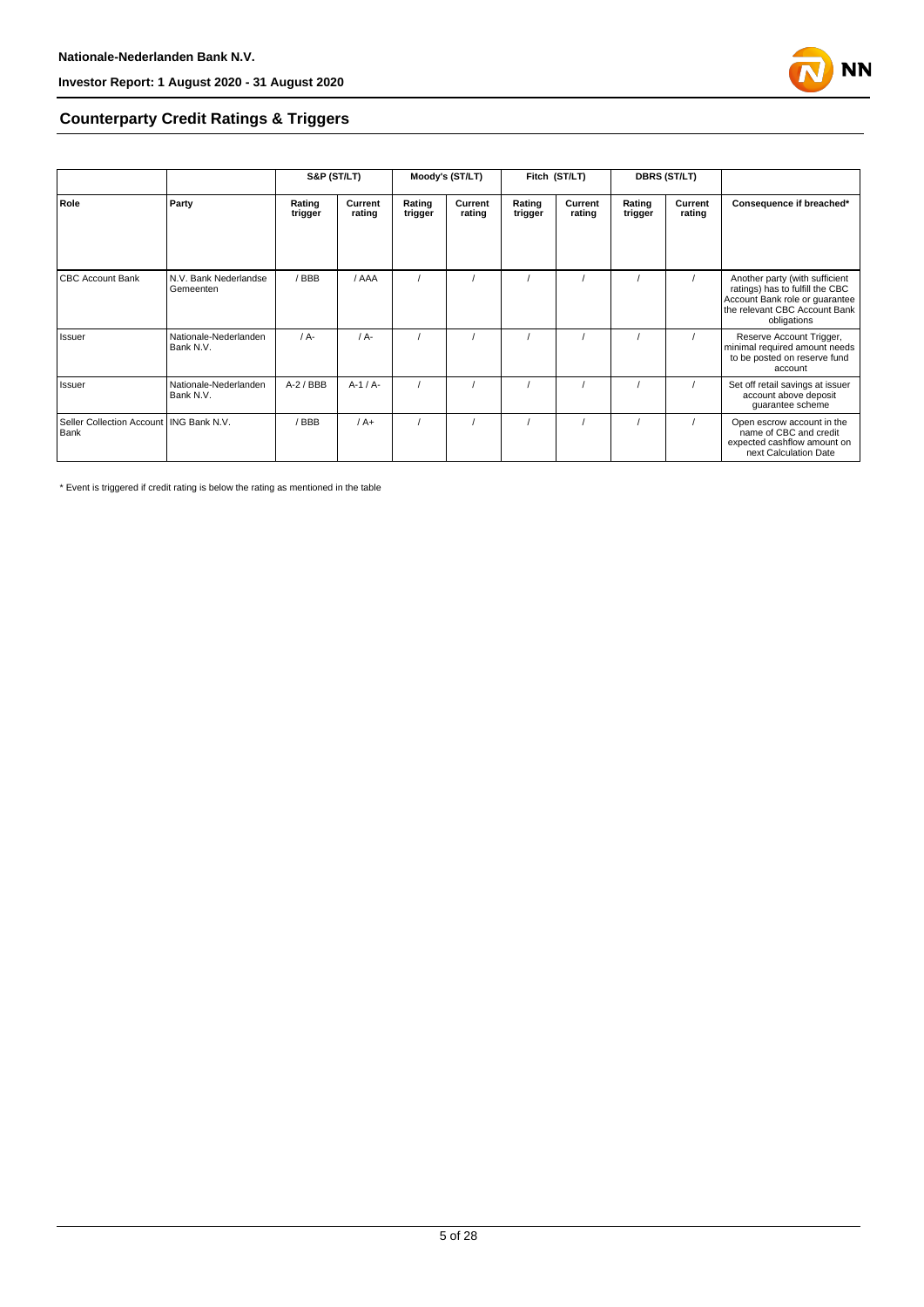



## **Ledgers**

| <b>Total</b>        | 350,000.00 |
|---------------------|------------|
| Reserve Fund Ledger | 350,000.00 |
| Principal Ledger    | 0.00       |
| Revenue Ledger      | 0.00       |

#### **Investments**

| <b>Substitution Assets Balance</b> | 0.001 |
|------------------------------------|-------|
| Authorised Investments Balance     | 0.001 |
| <b>Total</b>                       | 0.001 |

## **Liquidity Buffer**

| Outflows                          | 0.00 |
|-----------------------------------|------|
| <b>Required Liquidity Buffer</b>  | 0.00 |
|                                   |      |
| <b>Inflows</b>                    | 0.00 |
| Cash                              |      |
| <b>Bonds</b>                      |      |
| <b>Available Liquidity Buffer</b> | 0.00 |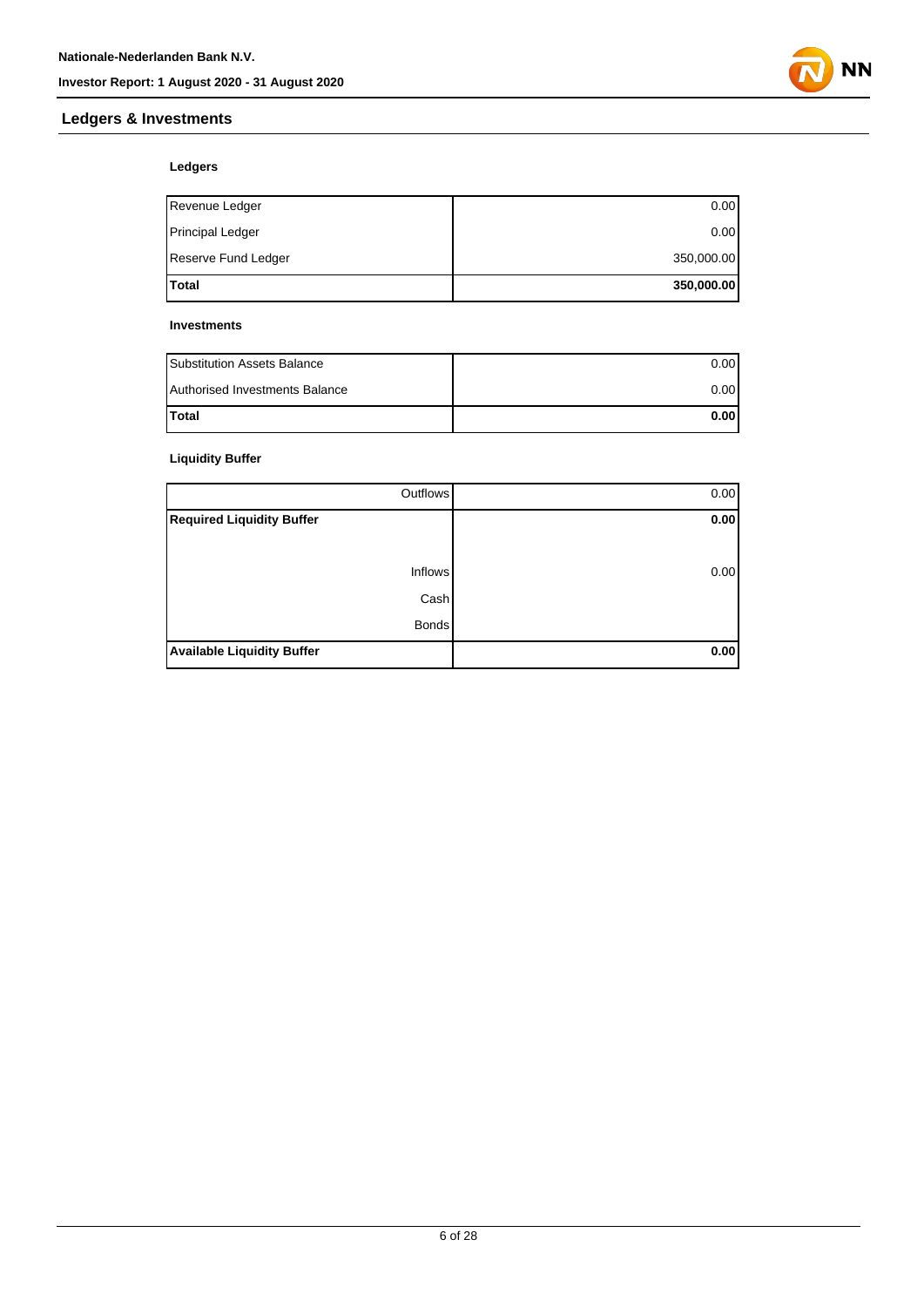

#### **Regulatory Information**

#### **CRR Article 129**

**Article 129 CRR "Exposures in the form of covered bonds" (7) Exposures in the form of covered bonds are eligible for preferential treatment, provided that the institution investing in the covered bonds can demonstrate to the competent authorities that: (a)** it receives portfolio information at least on: (i) the value of the covered pool and outstanding covered bonds; value of the cover pool table Portfolio characteristics value of the outstanding covered bonds table Covered Bonds (ii) the geographical distribution and type of cover assets, loan size, interest rate and currency risks; geographical distribution of cover assets table 14 Geographical Distribution

|                                                                                                                       | type of cover assets table Portfolio Characteristics                                                              |
|-----------------------------------------------------------------------------------------------------------------------|-------------------------------------------------------------------------------------------------------------------|
|                                                                                                                       | <i>loan size</i> table 3 Outstanding Loan Amount                                                                  |
|                                                                                                                       | interest rate risk and currency risk table Covered Bonds for coupon and currency information of the covered bonds |
|                                                                                                                       | table 10 Coupon for coupons of mortgages                                                                          |
|                                                                                                                       | table Counterparty Ratings & Triggers for IRS/TRS information                                                     |
|                                                                                                                       | See base prospectus for information about hedging                                                                 |
|                                                                                                                       | Only EUR denominated mortgages: see BP                                                                            |
| (iii) the maturity structure of cover assets and covered<br>bonds; and                                                |                                                                                                                   |
| maturity structure of cover assets table 6 Legal Maturity                                                             |                                                                                                                   |
| maturity structure of covered bonds table Covered Bonds                                                               |                                                                                                                   |
| (iv) the percentage of loans more than ninety days past<br>due;                                                       | table Delinguencies                                                                                               |
| (b) the issuer makes the information referred to in point (a)<br>available to the institution at least semi annually. | table Portfolio Characteristics                                                                                   |
|                                                                                                                       |                                                                                                                   |

#### **Overcollateralisation**

| Legally required minimum OC | table Asset Cover Test |
|-----------------------------|------------------------|
| Documented minimum OC       | table Asset Cover Test |
| Nominal OC                  | table Asset Cover Test |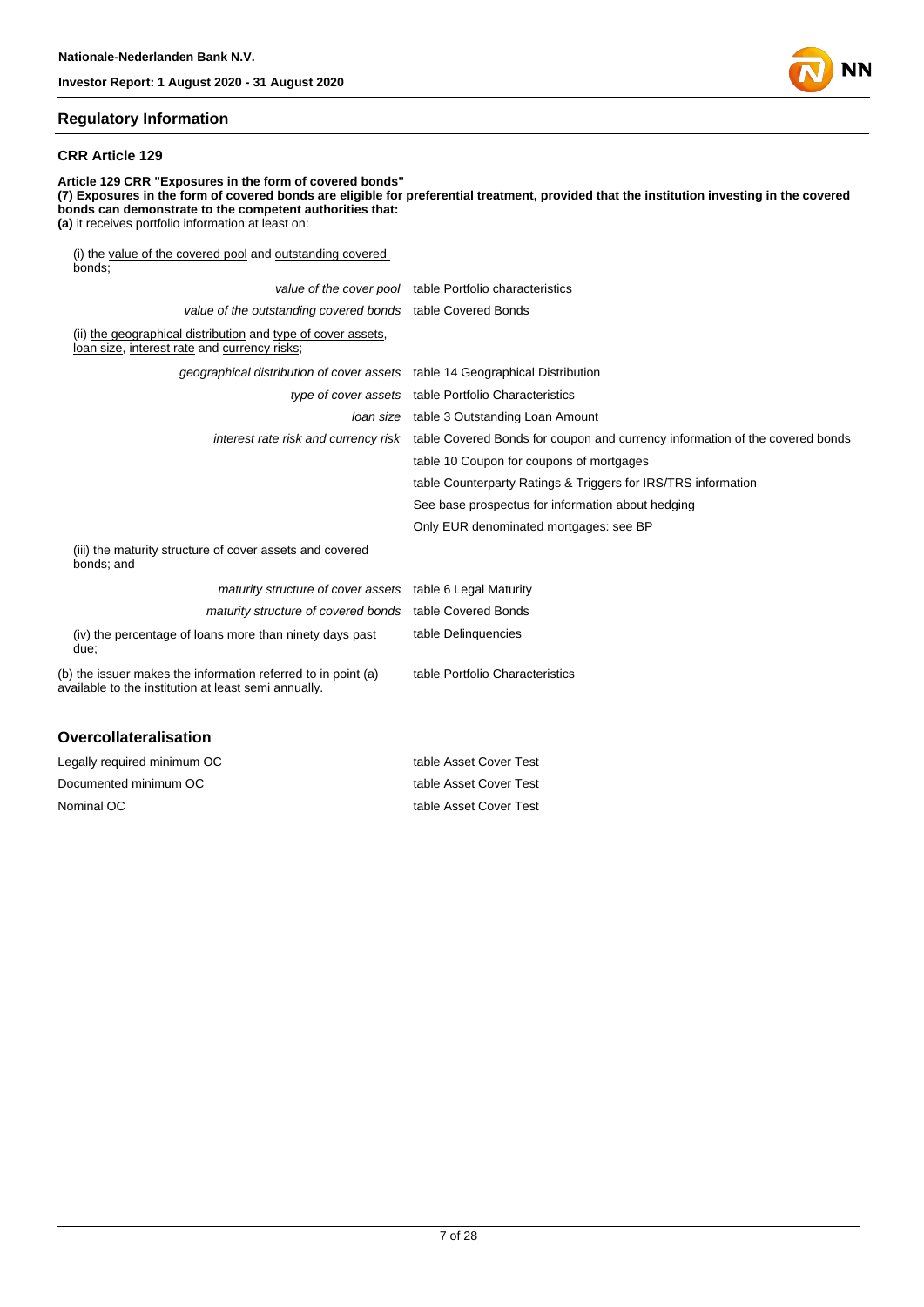## **Stratifications**

| <b>Portfolio Characteristics</b>                             |                             |
|--------------------------------------------------------------|-----------------------------|
| Principal amount                                             | 1,695,495,158.40            |
| Value of saving deposits                                     | 86,223,015.07               |
| Net principal balance                                        | 1,609,272,143.33            |
| <b>Construction Deposits</b>                                 | 2,190,807.75                |
| Net principal balance excl. Construction and Saving Deposits | 1,607,081,335.58            |
|                                                              |                             |
| Number of loans                                              | 6,907                       |
| Number of loanparts                                          | 15,819                      |
| Average principal balance (borrower)                         | 232,991.48                  |
| Average principal balance (loanpart)                         | 101,730.33                  |
| Weighted average current interest rate                       | 2.64%                       |
| Weighted average maturity (in years)                         | 31.25                       |
| Weighted average remaining time to interest reset (in years) | 12.25                       |
| Weighted average seasoning (in years)                        | 5.42                        |
| Weighted average CLTOMV                                      | 79.57%                      |
| Weighted average CLTIMV                                      | 66.73%                      |
| Maximum current interest rate                                | 7.30%                       |
| Minimum current interest rate                                | 1.08%                       |
|                                                              |                             |
| Type of cover assets:                                        | Dutch Residential Mortgages |
| Currency Portfolio:                                          | <b>EUR</b>                  |
| Frequency of publication National Transparancy Template:     | Monthly                     |

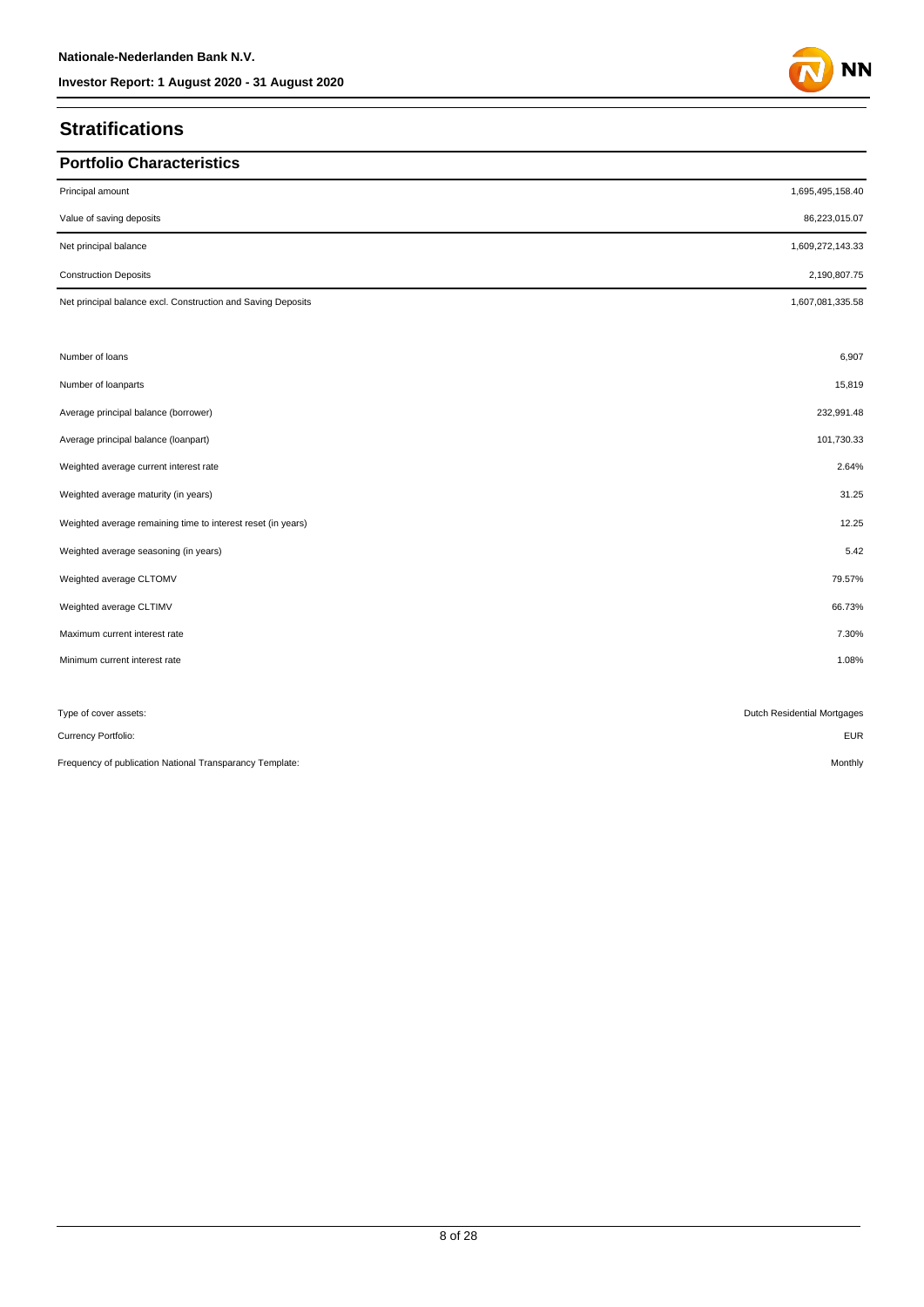## **1. Delinquencies**

| From $(>)$ | Until $($ <= $)$ | <b>Arrears Amount</b> | Aggregate                         | % of Total | Nr of Mortgage | % of Total | Weighted          | Weighted                   | Weighted                 |
|------------|------------------|-----------------------|-----------------------------------|------------|----------------|------------|-------------------|----------------------------|--------------------------|
|            |                  |                       | <b>Outstanding Not.</b><br>Amount |            | Loans          |            | Average<br>Coupon | Average<br><b>Maturity</b> | Average<br><b>CLTIMV</b> |
|            | Performing       | 0.00                  | 1,602,918,022.11                  | 99.61%     | 6.880          | 99.61%     | 2.64%             | 31.26                      | 66.54%                   |
| $\leq$     | 30 days          | 9,745.11              | 4,209,378.00                      | 0.26%      | 19             | 0.28%      | 2.85%             | 31.80                      | 71.17%                   |
| 30 days    | 60 days          | 11,640.78             | 1,641,575.05                      | 0.10%      | 6              | 0.09%      | 2.45%             | 27.22                      | 86.24%                   |
| 60 days    | 90 days          | 823.65                | 121,185.32                        | 0.01%      | 1              | 0.01%      | 2.72%             | 29.02                      | 45.96%                   |
| 90 days    | 120 days         | 4,327.50              | 381,982.85                        | 0.02%      | 1              | 0.01%      | 1.99%             | 29.00                      | 93.23%                   |
| 120 days   | 150 days         | 0.00                  | 0.00                              | 0.00%      | $\mathbf 0$    | 0.00%      | 0.00%             | 0.00                       | 0.00%                    |
| 150 days   | 180 days         | 0.00                  | 0.00                              | 0.00%      | $\mathbf 0$    | 0.00%      | 0.00%             | 0.00                       | 0.00%                    |
| 180 days   | $\geq$           | 0.00                  | 0.00                              | 0.00%      | $\mathbf 0$    | 0.00%      | 0.00%             | 0.00                       | 0.00%                    |
|            | Total            | 26,537.04             | 1,609,272,143.33                  | 100.00%    | 6,907          | 100.00%    | 2.64%             | 31.25                      | 66.73%                   |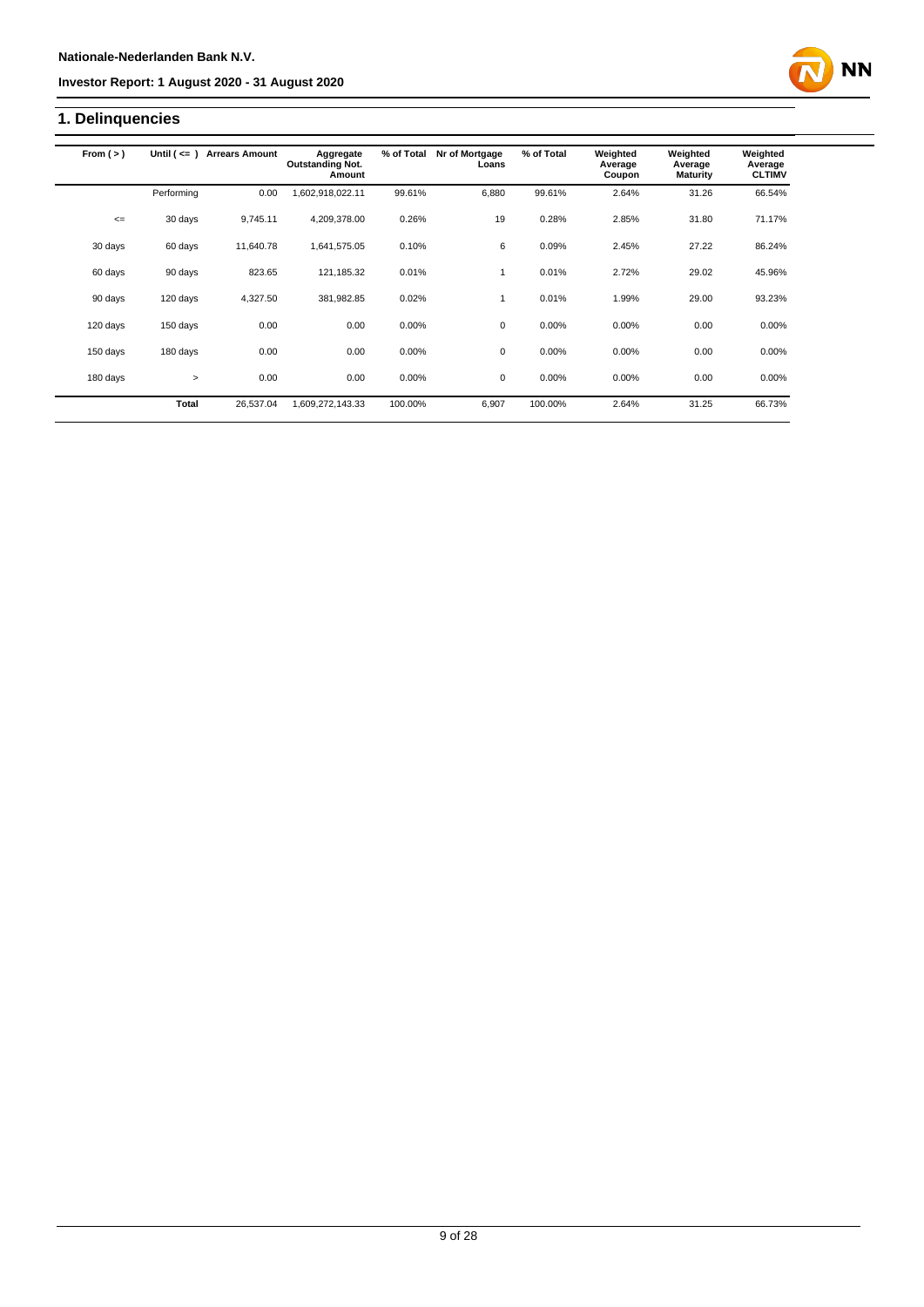

## **2. Redemption Type**

| Description         |       | Aggregate Outstanding<br>Amount | % of Total | Nr of<br>Loanparts | % of Total | Weighted<br>Average<br>Coupon | Weighted<br>Average<br>Maturity | Weighted<br>average<br><b>CLtIMV</b> |
|---------------------|-------|---------------------------------|------------|--------------------|------------|-------------------------------|---------------------------------|--------------------------------------|
| Annuity             |       | 675.045.387.94                  | 41.95%     | 6,280              | 39.70%     | 2.42%                         | 26.79                           | 73.78%                               |
| <b>Bank Savings</b> |       | 223.690.684.12                  | 13.90%     | 2,232              | 14.11%     | 3.12%                         | 16.98                           | 61.73%                               |
| Investment          |       | 43.418.809.58                   | 2.70%      | 230                | 1.45%      | 2.75%                         | 15.89                           | 63.33%                               |
| Interest Only       |       | 580,590,342.02                  | 36.08%     | 5,983              | 37.82%     | 2.69%                         | 45.28                           | 61.88%                               |
| Linear              |       | 36.008.233.35                   | 2.24%      | 374                | 2.36%      | 2.37%                         | 25.99                           | 67.66%                               |
| Life                |       | 39.268.086.69                   | 2.44%      | 463                | 2.93%      | 2.71%                         | 9.60                            | 53.77%                               |
| Savings             |       | 11.250.599.63                   | 0.70%      | 257                | 1.62%      | 3.09%                         | 12.01                           | 49.11%                               |
|                     | Total | 1.609.272.143.33                | 100.00%    | 15,819             | 100.00%    | 2.64%                         | 31.26                           | 66.73%                               |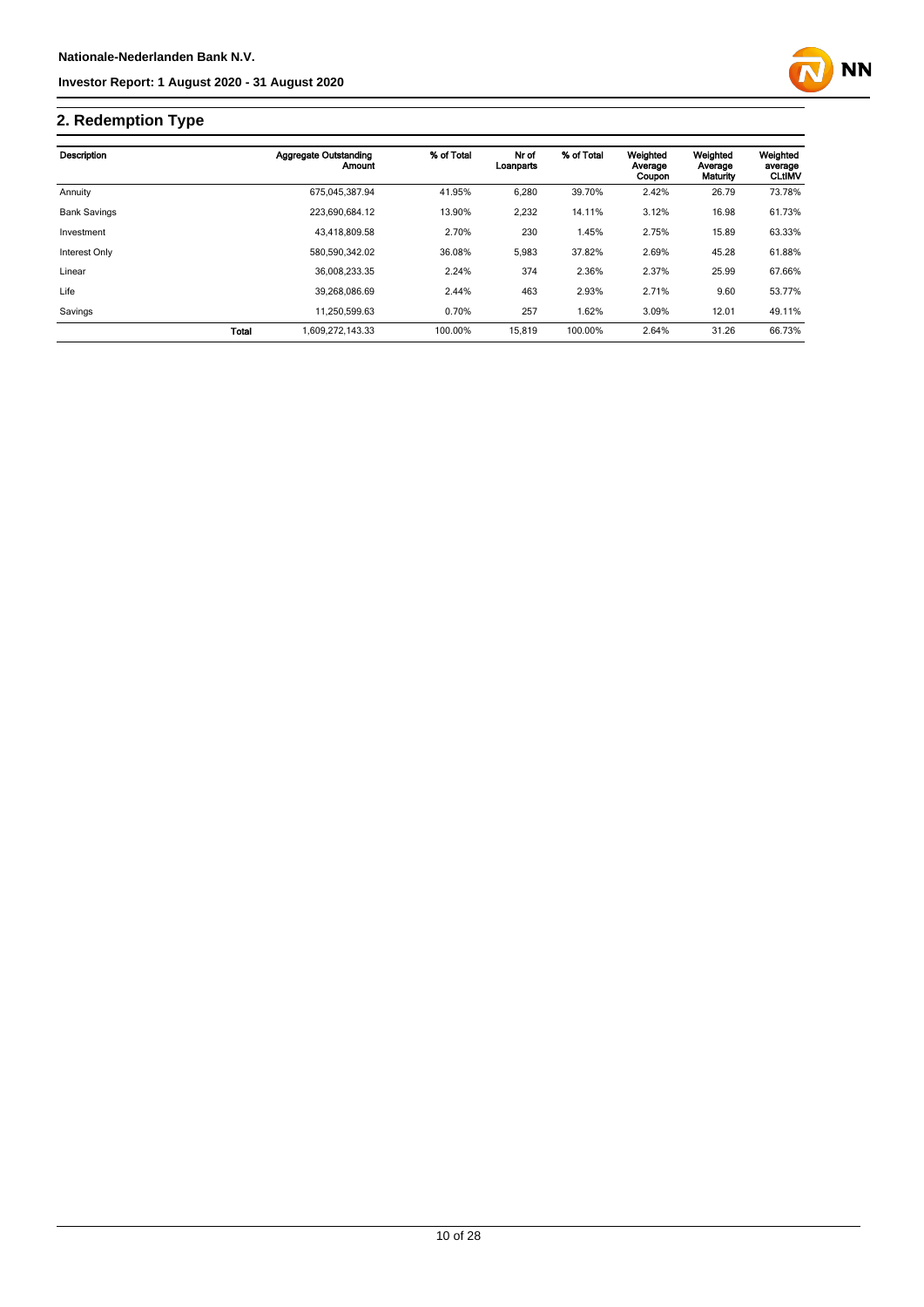## **3. Outstanding Loan Amount**

| From $(>)$ - Until $(<=)$ |              | <b>Aggregate Outstanding</b><br>Amount | % of Total | Nr of Loans    | % of Total | Weighted<br>Average<br>Coupon | Weighted<br>Average<br>Maturity | Weighted<br>average<br><b>CLtIMV</b> |
|---------------------------|--------------|----------------------------------------|------------|----------------|------------|-------------------------------|---------------------------------|--------------------------------------|
| $= 25.000$                |              | 13,552.07                              | 0.00%      | $\overline{2}$ | 0.03%      | 3.37%                         | 9.09                            | 1.90%                                |
| 25.000 - 50.000           |              | 382.358.89                             | 0.02%      | 8              | 0.12%      | 2.79%                         | 40.75                           | 17.81%                               |
| 50,000 - 75,000           |              | 21,511,693.31                          | 1.34%      | 338            | 4.89%      | 2.71%                         | 46.68                           | 25.24%                               |
| 75,000 - 100,000          |              | 37,692,595.84                          | 2.34%      | 424            | 6.14%      | 2.70%                         | 40.72                           | 37.22%                               |
| 100,000 - 150,000         |              | 151,593,969.38                         | 9.42%      | 1,191          | 17.24%     | 2.65%                         | 35.33                           | 54.29%                               |
| 150,000 - 200,000         |              | 242,816,352.14                         | 15.09%     | 1,385          | 20.05%     | 2.61%                         | 32.71                           | 63.58%                               |
| 200,000 - 250,000         |              | 264,854,029.78                         | 16.46%     | 1,178          | 17.06%     | 2.58%                         | 30.25                           | 68.90%                               |
| 250,000 - 300,000         |              | 231,000,710.87                         | 14.35%     | 845            | 12.23%     | 2.61%                         | 30.50                           | 70.20%                               |
| 300,000 - 350,000         |              | 177,096,564.56                         | 11.00%     | 547            | 7.92%      | 2.71%                         | 29.72                           | 71.05%                               |
| 350,000 - 400,000         |              | 133,399,177.69                         | 8.29%      | 358            | 5.18%      | 2.66%                         | 29.02                           | 72.62%                               |
| 400,000 - 450,000         |              | 81,317,818.87                          | 5.05%      | 192            | 2.78%      | 2.69%                         | 29.83                           | 70.49%                               |
| 450,000 - 500,000         |              | 63,452,213.70                          | 3.94%      | 134            | 1.94%      | 2.68%                         | 27.04                           | 72.91%                               |
| 500,000 - 550,000         |              | 38,371,559.01                          | 2.38%      | 73             | 1.06%      | 2.59%                         | 30.48                           | 71.64%                               |
| 550.000 - 600.000         |              | 32,684,194.25                          | 2.03%      | 57             | 0.83%      | 2.63%                         | 30.32                           | 72.58%                               |
| 600,000 - 650,000         |              | 21,816,370.32                          | 1.36%      | 35             | 0.51%      | 2.67%                         | 29.70                           | 71.66%                               |
| 650,000 - 700,000         |              | 18,962,825.21                          | 1.18%      | 28             | 0.41%      | 2.36%                         | 29.31                           | 74.17%                               |
| 700,000 - 750,000         |              | 21,047,352.14                          | 1.31%      | 29             | 0.42%      | 2.62%                         | 31.26                           | 70.75%                               |
| 750,000 - 800,000         |              | 13,201,461.24                          | 0.82%      | 17             | 0.25%      | 2.74%                         | 27.61                           | 68.98%                               |
| 800,000 - 850,000         |              | 18,948,986.56                          | 1.18%      | 23             | 0.33%      | 2.60%                         | 30.03                           | 70.32%                               |
| 850,000 - 900,000         |              | 15,691,960.11                          | 0.98%      | 18             | 0.26%      | 2.77%                         | 31.40                           | 73.84%                               |
| 900,000 - 950,000         |              | 16,629,314.07                          | 1.03%      | 18             | 0.26%      | 2.80%                         | 29.63                           | 72.86%                               |
| 950,000 - 1,000,000       |              | 6,787,083.32                           | 0.42%      | 7              | 0.10%      | 2.59%                         | 26.04                           | 70.84%                               |
| >1.000.000                |              |                                        |            |                |            |                               |                                 |                                      |
| Unknown                   |              |                                        |            |                |            |                               |                                 |                                      |
|                           | <b>Total</b> | 1,609,272,143.33                       | 100.00%    | 6,907          | 100.00%    | 2.64%                         | 31.26                           | 66.73%                               |
| Average                   | 313,348      |                                        |            |                |            |                               |                                 |                                      |

| Average | 313,348 |
|---------|---------|
| Minimum | 1,107   |
| Maximum | 994,325 |

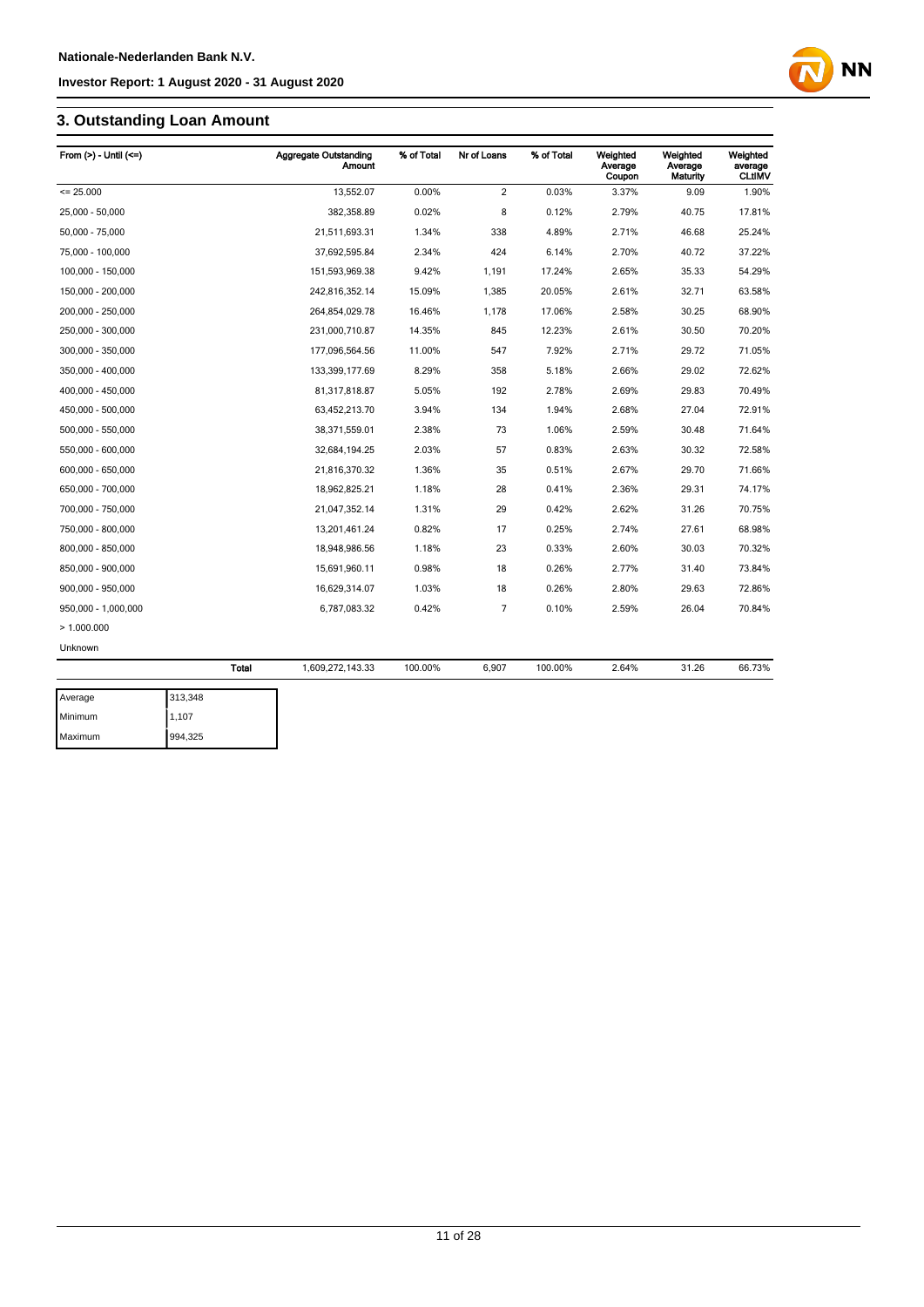## **4. Origination Year**

| From $(>=)$ - Until $($ |              | <b>Aggregate Outstanding</b><br>Amount | % of Total | Nr of<br>Loanparts | % of Total | Weighted<br>Average<br>Coupon | Weighted<br>Average<br>Maturity | Weighted<br>average<br><b>CLtIMV</b> |
|-------------------------|--------------|----------------------------------------|------------|--------------------|------------|-------------------------------|---------------------------------|--------------------------------------|
| < 1995                  |              | 3,011,414.12                           | 0.19%      | 65                 | 0.41%      | 3.08%                         | 49.06                           | 30.23%                               |
| 1995 - 1996             |              | 1,378,047.44                           | 0.09%      | 30                 | 0.19%      | 3.25%                         | 53.83                           | 30.76%                               |
| 1996 - 1997             |              | 3,048,316.96                           | 0.19%      | 68                 | 0.43%      | 2.81%                         | 42.54                           | 28.10%                               |
| 1997 - 1998             |              | 4,631,989.91                           | 0.29%      | 101                | 0.64%      | 2.78%                         | 41.84                           | 34.65%                               |
| 1998 - 1999             |              | 7,664,559.67                           | 0.48%      | 139                | 0.88%      | 2.73%                         | 39.21                           | 41.02%                               |
| 1999 - 2000             |              | 13,858,010.02                          | 0.86%      | 230                | 1.45%      | 2.63%                         | 43.42                           | 39.21%                               |
| 2000 - 2001             |              | 5,933,200.53                           | 0.37%      | 104                | 0.66%      | 2.59%                         | 50.66                           | 39.66%                               |
| 2001 - 2002             |              | 9,429,983.00                           | 0.59%      | 127                | 0.80%      | 2.94%                         | 48.25                           | 44.53%                               |
| 2002 - 2003             |              | 8,101,010.78                           | 0.50%      | 118                | 0.75%      | 3.06%                         | 55.88                           | 46.22%                               |
| 2003 - 2004             |              | 11,920,990.83                          | 0.74%      | 143                | 0.90%      | 2.81%                         | 51.93                           | 49.39%                               |
| 2004 - 2005             |              | 21,103,754.02                          | 1.31%      | 244                | 1.54%      | 2.81%                         | 50.93                           | 52.28%                               |
| 2005 - 2006             |              | 34,553,617.24                          | 2.15%      | 369                | 2.33%      | 2.70%                         | 44.04                           | 54.17%                               |
| 2006 - 2007             |              | 31, 172, 788.44                        | 1.94%      | 326                | 2.06%      | 2.88%                         | 37.48                           | 60.83%                               |
| 2007 - 2008             |              | 14,395,661.43                          | 0.89%      | 192                | 1.21%      | 3.12%                         | 55.93                           | 54.98%                               |
| 2008 - 2009             |              | 38,845,907.07                          | 2.41%      | 335                | 2.12%      | 2.77%                         | 49.26                           | 60.39%                               |
| 2009 - 2010             |              | 67,643,346.78                          | 4.20%      | 490                | 3.10%      | 2.71%                         | 33.14                           | 65.13%                               |
| 2010 - 2011             |              | 30,765,364.01                          | 1.91%      | 273                | 1.73%      | 2.68%                         | 55.49                           | 56.78%                               |
| 2011 - 2012             |              | 75,544,602.30                          | 4.69%      | 739                | 4.67%      | 2.78%                         | 49.43                           | 57.05%                               |
| 2012 - 2013             |              | 73,741,037.63                          | 4.58%      | 804                | 5.08%      | 3.24%                         | 40.16                           | 56.70%                               |
| 2013 - 2014             |              | 79,393,834.32                          | 4.93%      | 895                | 5.66%      | 3.40%                         | 21.03                           | 53.61%                               |
| 2014 - 2015             |              | 36,408,136.12                          | 2.26%      | 337                | 2.13%      | 3.36%                         | 22.27                           | 55.16%                               |
| 2015 - 2016             |              | 37,410,882.46                          | 2.32%      | 394                | 2.49%      | 3.04%                         | 22.71                           | 57.31%                               |
| 2016 - 2017             |              | 158,676,153.34                         | 9.86%      | 1,483              | 9.37%      | 2.77%                         | 24.52                           | 63.08%                               |
| 2017 - 2018             |              | 110,806,947.02                         | 6.89%      | 995                | 6.29%      | 2.71%                         | 24.34                           | 66.19%                               |
| 2018 - 2019             |              | 239,676,183.38                         | 14.89%     | 2,032              | 12.85%     | 2.57%                         | 26.75                           | 74.92%                               |
| 2019 - 2020             |              | 459,549,956.18                         | 28.56%     | 4,399              | 27.81%     | 2.22%                         | 27.67                           | 77.91%                               |
| $2020 =$                |              | 30,606,448.33                          | 1.90%      | 387                | 2.45%      | 1.83%                         | 28.06                           | 77.34%                               |
| Unknown                 |              |                                        |            |                    |            |                               |                                 |                                      |
|                         | <b>Total</b> | 1,609,272,143.33                       | 100.00%    | 15,819             | 100.00%    | 2.64%                         | 31.26                           | 66.73%                               |
|                         |              |                                        |            |                    |            |                               |                                 |                                      |

| <b>Weighted Average</b> | 2015  |
|-------------------------|-------|
| Minimum                 | 11992 |
| Maximum                 | 2020  |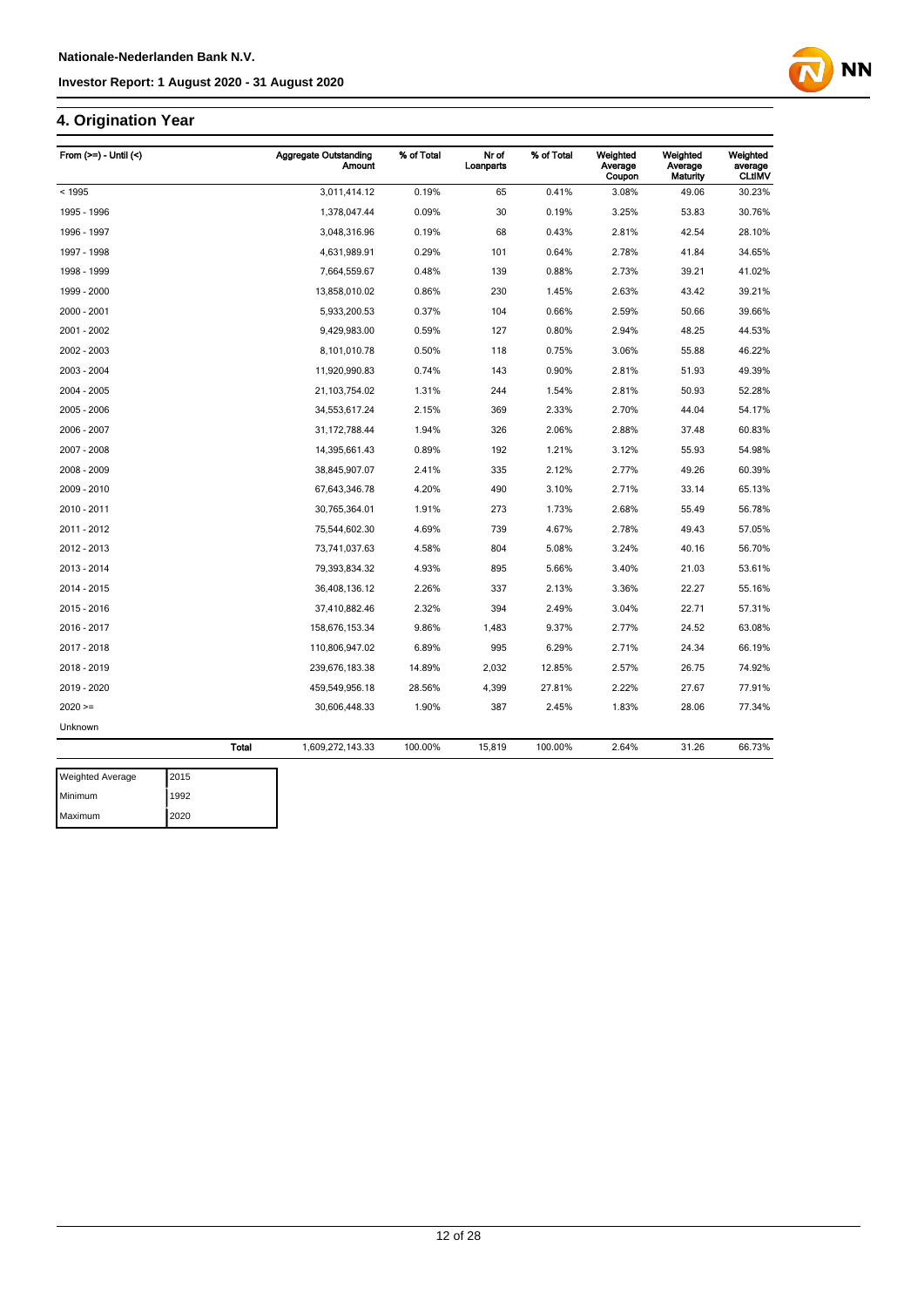# **NN**

## **5. Seasoning**

| From $(>=) -$ Until $($ |              | <b>Aggregate Outstanding</b><br><b>Amount</b> | % of Total | Nr of<br>Loanparts | % of Total | Weighted<br>Average<br>Coupon | Weighted<br>Average<br>Maturity | Weighted<br>average<br><b>CLtIMV</b> |
|-------------------------|--------------|-----------------------------------------------|------------|--------------------|------------|-------------------------------|---------------------------------|--------------------------------------|
| 1 Year                  |              | 223,058,467.46                                | 13.86%     | 2,236              | 14.13%     | 1.92%                         | 28.04                           | 78.98%                               |
| 1 Year - 2 Years        |              | 333,736,866.85                                | 20.74%     | 3,111              | 19.67%     | 2.45%                         | 27.31                           | 76.48%                               |
| 2 Years - 3 Years       |              | 196,576,973.69                                | 12.22%     | 1,652              | 10.44%     | 2.60%                         | 26.44                           | 74.37%                               |
| 3 Years - 4 Years       |              | 161,224,845.20                                | 10.02%     | 1,462              | 9.24%      | 2.66%                         | 24.59                           | 64.95%                               |
| 4 Years - 5 Years       |              | 95,704,623.62                                 | 5.95%      | 942                | 5.95%      | 2.90%                         | 23.85                           | 61.06%                               |
| 5 Years - 6 Years       |              | 35,370,613.88                                 | 2.20%      | 377                | 2.38%      | 3.09%                         | 22.83                           | 57.48%                               |
| 6 Years - 7 Years       |              | 49,982,045.37                                 | 3.11%      | 471                | 2.98%      | 3.41%                         | 22.15                           | 55.12%                               |
| 7 Years - 8 Years       |              | 79,780,616.32                                 | 4.96%      | 944                | 5.97%      | 3.55%                         | 20.44                           | 53.71%                               |
| 8 Years - 9 Years       |              | 70,108,132.86                                 | 4.36%      | 730                | 4.61%      | 2.85%                         | 47.87                           | 57.47%                               |
| 9 Years - 10 Years      |              | 68,362,844.78                                 | 4.25%      | 639                | 4.04%      | 2.86%                         | 52.96                           | 56.65%                               |
| 10 Years - 11 Years     |              | 27, 122, 857.70                               | 1.69%      | 232                | 1.47%      | 2.48%                         | 46.33                           | 58.03%                               |
| 11 Years - 12 Years     |              | 72,965,811.51                                 | 4.53%      | 549                | 3.47%      | 2.78%                         | 36.73                           | 64.86%                               |
| 12 Years - 13 Years     |              | 27,706,928.89                                 | 1.72%      | 259                | 1.64%      | 2.72%                         | 48.69                           | 59.80%                               |
| 13 Years - 14 Years     |              | 17,501,304.57                                 | 1.09%      | 219                | 1.38%      | 3.06%                         | 50.59                           | 57.45%                               |
| 14 Years - 15 Years     |              | 35, 118, 261. 78                              | 2.18%      | 345                | 2.18%      | 2.88%                         | 37.87                           | 59.48%                               |
| 15 Years - 16 Years     |              | 30,844,905.39                                 | 1.92%      | 362                | 2.29%      | 2.67%                         | 44.97                           | 53.07%                               |
| 16 Years - 17 Years     |              | 19,447,489.87                                 | 1.21%      | 208                | 1.31%      | 2.81%                         | 53.44                           | 50.80%                               |
| 17 Years - 18 Years     |              | 10,797,469.99                                 | 0.67%      | 140                | 0.89%      | 2.87%                         | 52.44                           | 51.19%                               |
| 18 Years - 19 Years     |              | 7,829,593.44                                  | 0.49%      | 116                | 0.73%      | 3.16%                         | 49.49                           | 44.33%                               |
| 19 Years - 20 Years     |              | 8,875,020.84                                  | 0.55%      | 129                | 0.82%      | 2.72%                         | 50.04                           | 42.47%                               |
| 20 Years - 21 Years     |              | 7,302,991.79                                  | 0.45%      | 126                | 0.80%      | 2.65%                         | 50.70                           | 40.19%                               |
| 21 Years - 22 Years     |              | 13,451,883.82                                 | 0.84%      | 221                | 1.40%      | 2.63%                         | 41.07                           | 39.05%                               |
| 22 Years - 23 Years     |              | 5,391,926.29                                  | 0.34%      | 109                | 0.69%      | 2.77%                         | 42.53                           | 40.22%                               |
| 23 Years - 24 Years     |              | 4,720,390.99                                  | 0.29%      | 95                 | 0.60%      | 2.86%                         | 37.60                           | 32.74%                               |
| 24 Years - 25 Years     |              | 2,318,500.37                                  | 0.14%      | 60                 | 0.38%      | 2.83%                         | 46.79                           | 29.18%                               |
| 25 Years - 26 Years     |              | 1,142,606.66                                  | 0.07%      | 23                 | 0.15%      | 3.23%                         | 59.14                           | 27.22%                               |
| 26 Years - 27 Years     |              | 1,481,055.72                                  | 0.09%      | 38                 | 0.24%      | 2.74%                         | 49.03                           | 26.28%                               |
| 27 Years - 28 Years     |              | 688,821.84                                    | 0.04%      | 15                 | 0.09%      | 3.32%                         | 44.91                           | 32.31%                               |
| 28 Years - 29 Years     |              | 658,291.84                                    | 0.04%      | 9                  | 0.06%      | 3.41%                         | 52.04                           | 39.83%                               |
| 29 Years - 30 Years     |              |                                               |            |                    |            |                               |                                 |                                      |
| $30$ Years $>=$         |              |                                               |            |                    |            |                               |                                 |                                      |
| Unknown                 |              |                                               |            |                    |            |                               |                                 |                                      |
|                         | <b>Total</b> | 1,609,272,143.33                              | 100.00%    | 15,819             | 100.00%    | 2.64%                         | 31.26                           | 66.73%                               |
| Weighted Average        | 5 Years      |                                               |            |                    |            |                               |                                 |                                      |
| Minimum                 | 0 Years      |                                               |            |                    |            |                               |                                 |                                      |
| Maximum                 | 29 Years     |                                               |            |                    |            |                               |                                 |                                      |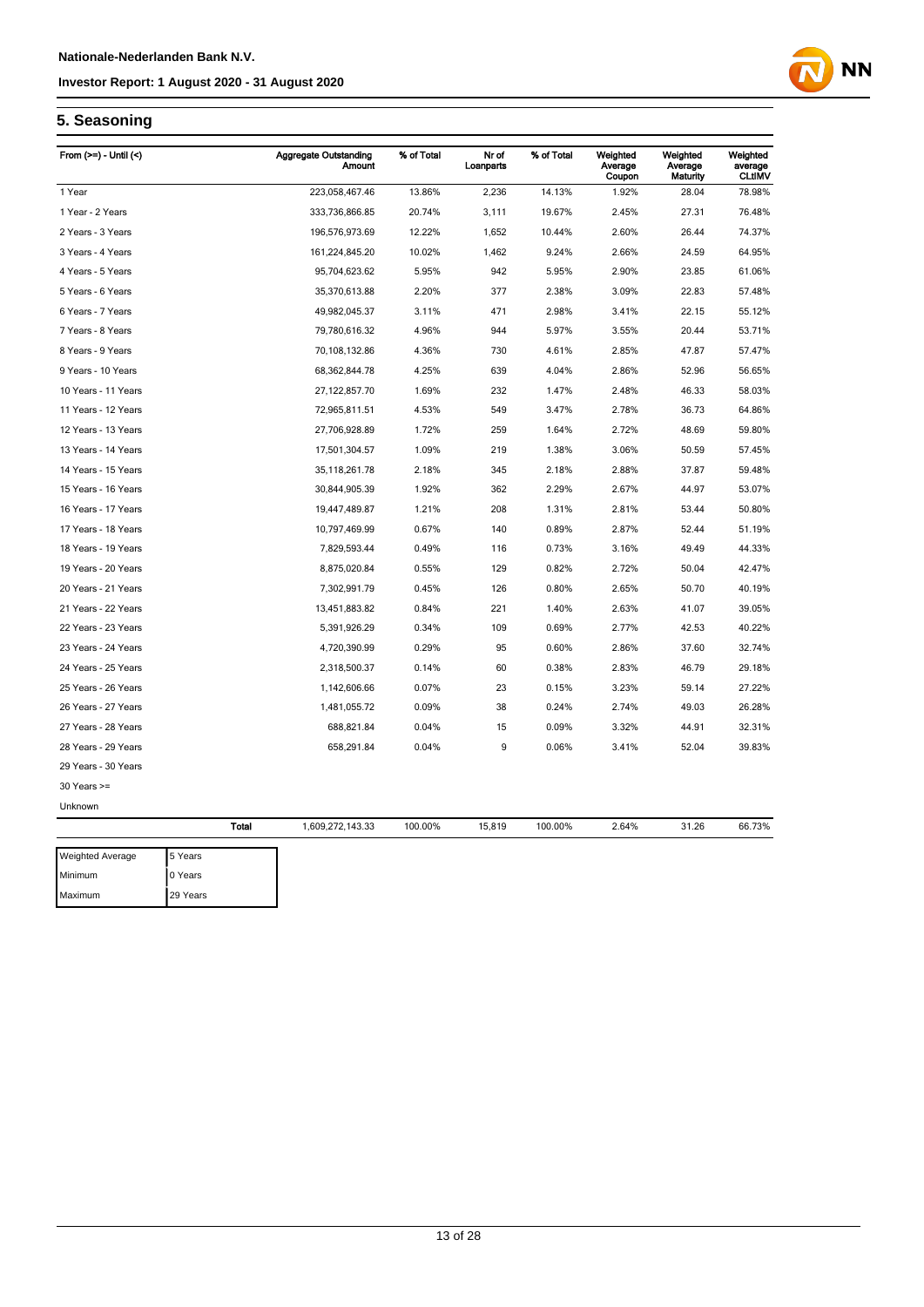## **6. Legal Maturity**

| From $(>=) -$ Until $($ |       | <b>Aggregate Outstanding</b><br><b>Amount</b> | % of Total | Nr of<br>Loanparts | % of Total | Weighted<br>Average<br>Coupon | Weighted<br>Average<br><b>Maturity</b> | Weighted<br>average<br><b>CLtIMV</b> |
|-------------------------|-------|-----------------------------------------------|------------|--------------------|------------|-------------------------------|----------------------------------------|--------------------------------------|
| 2015 - 2020             |       |                                               |            |                    |            |                               |                                        |                                      |
| 2020 - 2025             |       | 8,771,365.60                                  | 0.55%      | 217                | 1.37%      | 2.95%                         | 2.65                                   | 41.99%                               |
| 2025 - 2030             |       | 27,890,677.71                                 | 1.73%      | 520                | 3.29%      | 2.82%                         | 7.46                                   | 46.28%                               |
| 2030 - 2035             |       | 89, 384, 279. 19                              | 5.55%      | 1,117              | 7.06%      | 3.10%                         | 12.14                                  | 55.17%                               |
| 2035 - 2040             |       | 167,630,418.90                                | 10.42%     | 1,454              | 9.19%      | 2.85%                         | 17.07                                  | 64.37%                               |
| 2040 - 2045             |       | 211,535,954.47                                | 13.14%     | 2,084              | 13.17%     | 3.07%                         | 22.29                                  | 61.26%                               |
| 2045 - 2050             |       | 871,260,178.36                                | 54.14%     | 7,607              | 48.09%     | 2.43%                         | 27.72                                  | 73.95%                               |
| 2050 - 2055             |       | 23,808,901.84                                 | 1.48%      | 291                | 1.84%      | 1.75%                         | 29.42                                  | 77.75%                               |
| 2055 - 2060             |       |                                               |            |                    |            |                               |                                        |                                      |
| 2060 - 2065             |       |                                               |            |                    |            |                               |                                        |                                      |
| 2065 - 2070             |       |                                               |            |                    |            |                               |                                        |                                      |
| 2070 - 2075             |       |                                               |            |                    |            |                               |                                        |                                      |
| 2075 - 2080             |       |                                               |            |                    |            |                               |                                        |                                      |
| 2080 - 2085             |       |                                               |            |                    |            |                               |                                        |                                      |
| 2085 - 2090             |       |                                               |            |                    |            |                               |                                        |                                      |
| 2090 - 2095             |       |                                               |            |                    |            |                               |                                        |                                      |
| 2095 - 2100             |       | 208,990,367.26                                | 12.99%     | 2,529              | 15.99%     | 2.73%                         | 79.25                                  | 51.51%                               |
| $2100 =$                |       |                                               |            |                    |            |                               |                                        |                                      |
| Unknown                 |       |                                               |            |                    |            |                               |                                        |                                      |
|                         | Total | 1,609,272,143.33                              | 100.00%    | 15,819             | 100.00%    | 2.64%                         | 31.26                                  | 66.73%                               |

| Weighted Average | 2051 |
|------------------|------|
| Minimum          | 2020 |
| Maximum          | 2099 |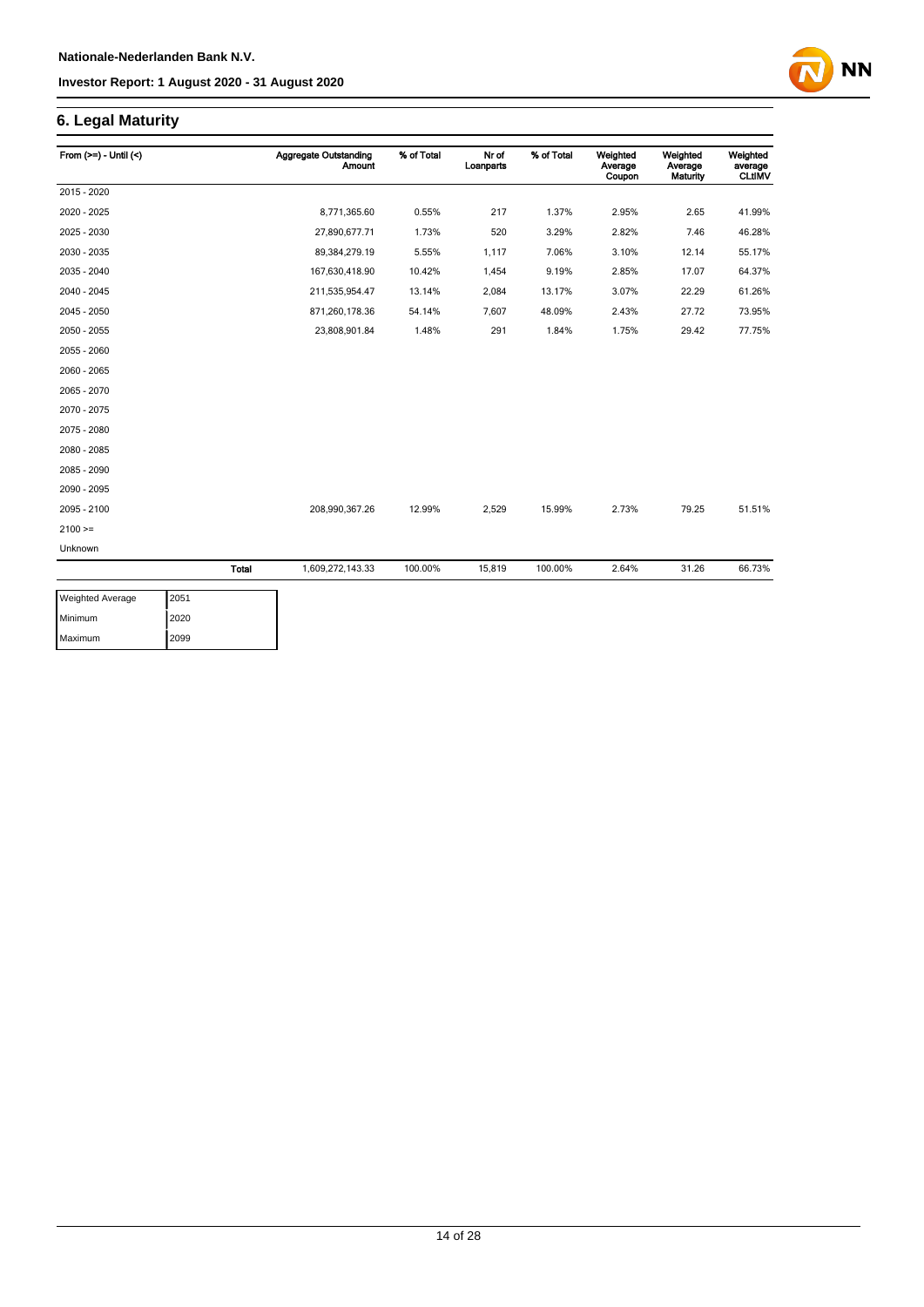## **7. Remaining Tenor**

Maximum 79 Years

| From (>=) - Until (<)   |              | <b>Aggregate Outstanding</b><br>Amount | % of Total | Nr of<br>Loanparts | % of Total | Weighted<br>Average<br>Coupon | Weighted<br>Average<br>Maturity | Weighted<br>average<br><b>CLtIMV</b> |
|-------------------------|--------------|----------------------------------------|------------|--------------------|------------|-------------------------------|---------------------------------|--------------------------------------|
| < 0 Year                |              |                                        |            |                    |            |                               |                                 |                                      |
| 0 Year - 1 Year         |              | 1,125,518.58                           | 0.07%      | 36                 | 0.23%      | 3.14%                         | 0.49                            | 42.83%                               |
| 1 Year - 2 Years        |              | 1,827,384.88                           | 0.11%      | 39                 | 0.25%      | 2.83%                         | 1.51                            | 42.59%                               |
| 2 Years - 3 Years       |              | 1,488,359.23                           | 0.09%      | 44                 | 0.28%      | 2.91%                         | 2.52                            | 37.14%                               |
| 3 Years - 4 Years       |              | 2,992,842.50                           | 0.19%      | 68                 | 0.43%      | 3.03%                         | 3.54                            | 43.25%                               |
| 4 Years - 5 Years       |              | 2,929,637.53                           | 0.18%      | 70                 | 0.44%      | 3.02%                         | 4.44                            | 44.86%                               |
| 5 Years - 6 Years       |              | 2,816,887.17                           | 0.18%      | 74                 | 0.47%      | 2.97%                         | 5.49                            | 43.39%                               |
| 6 Years - 7 Years       |              | 5,164,085.90                           | 0.32%      | 96                 | 0.61%      | 2.85%                         | 6.50                            | 44.92%                               |
| 7 Years - 8 Years       |              | 5,928,576.01                           | 0.37%      | 110                | 0.70%      | 2.90%                         | 7.48                            | 46.70%                               |
| 8 Years - 9 Years       |              | 9,138,530.61                           | 0.57%      | 145                | 0.92%      | 2.77%                         | 8.48                            | 47.51%                               |
| 9 Years - 10 Years      |              | 8,601,586.28                           | 0.53%      | 136                | 0.86%      | 2.70%                         | 9.49                            | 48.59%                               |
| 10 Years - 11 Years     |              | 17,519,957.66                          | 1.09%      | 232                | 1.47%      | 2.94%                         | 10.52                           | 52.58%                               |
| 11 Years - 12 Years     |              | 18, 101, 773. 78                       | 1.12%      | 228                | 1.44%      | 3.10%                         | 11.44                           | 55.75%                               |
| 12 Years - 13 Years     |              | 17,391,379.87                          | 1.08%      | 221                | 1.40%      | 3.49%                         | 12.50                           | 54.83%                               |
| 13 Years - 14 Years     |              | 21,954,423.64                          | 1.36%      | 247                | 1.56%      | 3.06%                         | 13.50                           | 57.04%                               |
| 14 Years - 15 Years     |              | 28,232,791.45                          | 1.75%      | 310                | 1.96%      | 2.96%                         | 14.51                           | 59.93%                               |
| 15 Years - 16 Years     |              | 35,857,979.37                          | 2.23%      | 320                | 2.02%      | 2.88%                         | 15.43                           | 61.39%                               |
| 16 Years - 17 Years     |              | 22,414,882.50                          | 1.39%      | 218                | 1.38%      | 3.09%                         | 16.40                           | 61.72%                               |
| 17 Years - 18 Years     |              | 23,035,724.39                          | 1.43%      | 211                | 1.33%      | 2.84%                         | 17.61                           | 63.05%                               |
| 18 Years - 19 Years     |              | 53,032,070.57                          | 3.30%      | 395                | 2.50%      | 2.76%                         | 18.53                           | 68.76%                               |
| 19 Years - 20 Years     |              | 26,848,544.92                          | 1.67%      | 247                | 1.56%      | 2.63%                         | 19.35                           | 65.77%                               |
| 20 Years - 21 Years     |              | 27,629,095.92                          | 1.72%      | 236                | 1.49%      | 2.93%                         | 20.49                           | 66.71%                               |
| 21 Years - 22 Years     |              | 29,110,171.36                          | 1.81%      | 282                | 1.78%      | 2.82%                         | 21.46                           | 65.37%                               |
| 22 Years - 23 Years     |              | 68,210,021.35                          | 4.24%      | 751                | 4.75%      | 3.29%                         | 22.52                           | 58.17%                               |
| 23 Years - 24 Years     |              | 59,937,027.09                          | 3.72%      | 541                | 3.42%      | 3.13%                         | 23.40                           | 59.36%                               |
| 24 Years - 25 Years     |              | 38,443,250.08                          | 2.39%      | 379                | 2.40%      | 2.83%                         | 24.45                           | 63.61%                               |
| 25 Years - 26 Years     |              | 84,800,756.71                          | 5.27%      | 766                | 4.84%      | 2.72%                         | 25.57                           | 64.11%                               |
| 26 Years - 27 Years     |              | 150,969,863.62                         | 9.38%      | 1,280              | 8.09%      | 2.61%                         | 26.32                           | 66.97%                               |
| 27 Years - 28 Years     |              | 154,406,471.68                         | 9.59%      | 1,249              | 7.90%      | 2.56%                         | 27.62                           | 75.35%                               |
| 28 Years - 29 Years     |              | 260,944,589.62                         | 16.22%     | 2,277              | 14.39%     | 2.49%                         | 28.52                           | 76.81%                               |
| 29 Years - 30 Years     |              | 219,427,591.80                         | 13.64%     | 2,082              | 13.16%     | 1.93%                         | 29.17                           | 79.65%                               |
| $30$ Years $>=$         |              | 208,990,367.26                         | 12.99%     | 2,529              | 15.99%     | 2.73%                         | 79.25                           | 51.51%                               |
| Unknown                 |              |                                        |            |                    |            |                               |                                 |                                      |
|                         | <b>Total</b> | 1,609,272,143.33                       | 100.00%    | 15,819             | 100.00%    | 2.64%                         | 31.26                           | 66.73%                               |
| <b>Weighted Average</b> | 31 Years     |                                        |            |                    |            |                               |                                 |                                      |
| Minimum                 | 0 Years      |                                        |            |                    |            |                               |                                 |                                      |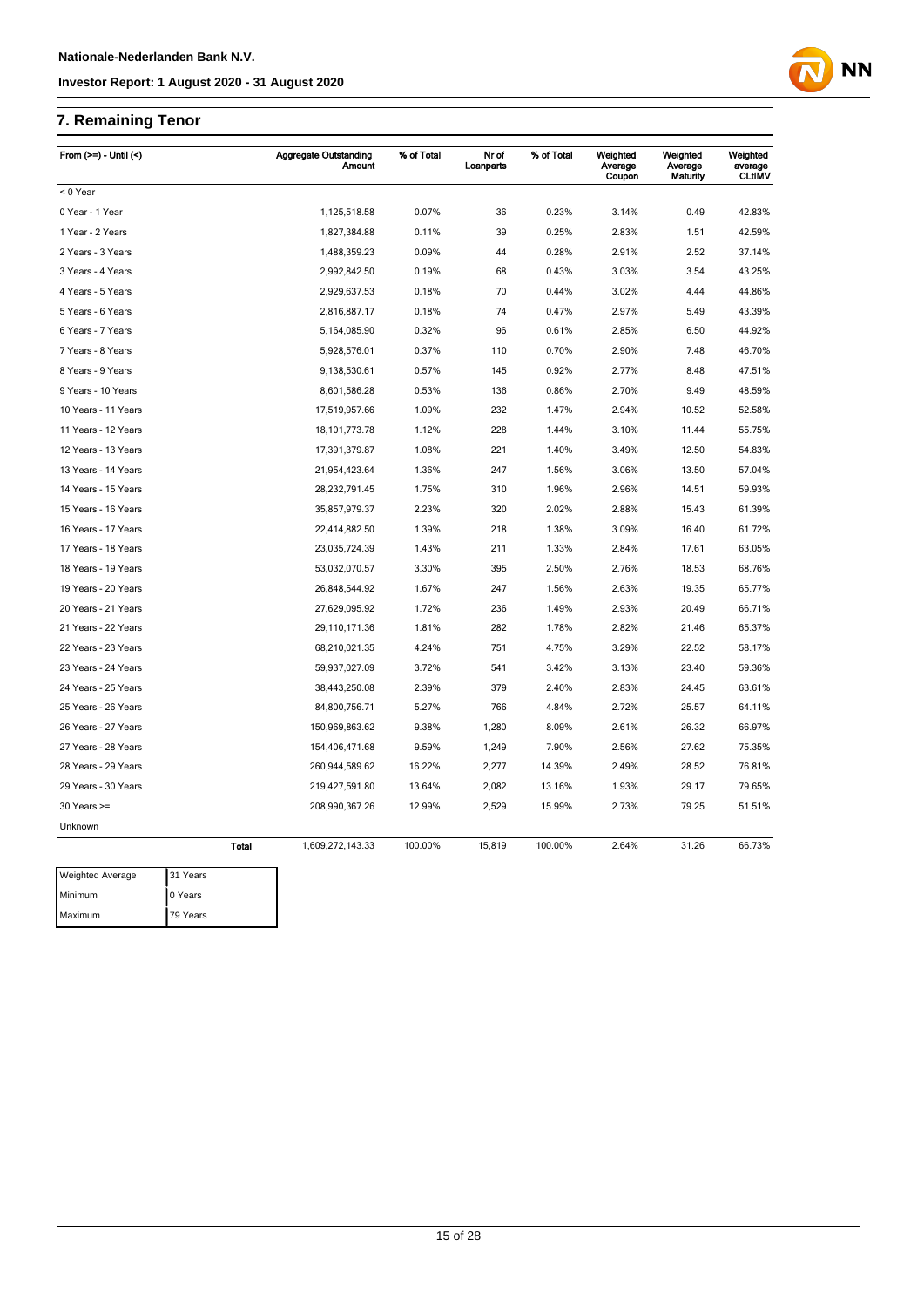## **8. Current Loan to Original Market Value**

| From $(>)$ - Until $(<=)$ |              | Aggregate Outstanding<br><b>Amount</b> | % of Total | Nr of Loans | % of Total | Weighted<br>Average<br>Coupon | Weighted<br>Average<br>Maturity | Weighted<br>average<br><b>CLtIMV</b> |
|---------------------------|--------------|----------------------------------------|------------|-------------|------------|-------------------------------|---------------------------------|--------------------------------------|
| <b>NHG</b>                |              | 415,780,156.13                         | 25.84%     | 2,417       | 34.99%     | 2.47%                         | 27.80                           | 70.47%                               |
| $= 10%$                   |              | 274,335.50                             | 0.02%      | 6           | 0.09%      | 1.77%                         | 59.48                           | 5.18%                                |
| 10% - 20%                 |              | 4,358,095.31                           | 0.27%      | 56          | 0.81%      | 2.55%                         | 48.89                           | 12.52%                               |
| 20% - 30%                 |              | 13,669,927.97                          | 0.85%      | 144         | 2.08%      | 2.63%                         | 47.13                           | 19.40%                               |
| 30% - 40%                 |              | 28,958,290.14                          | 1.80%      | 247         | 3.58%      | 2.71%                         | 44.96                           | 26.58%                               |
| 40% - 50%                 |              | 50,964,341.00                          | 3.17%      | 318         | 4.60%      | 2.60%                         | 41.56                           | 36.41%                               |
| 50% - 60%                 |              | 71,231,716.14                          | 4.43%      | 373         | 5.40%      | 2.76%                         | 39.78                           | 44.54%                               |
| 60% - 70%                 |              | 133, 160, 542. 31                      | 8.27%      | 558         | 8.08%      | 2.75%                         | 35.52                           | 53.65%                               |
| 70% - 80%                 |              | 227,531,813.74                         | 14.14%     | 800         | 11.58%     | 2.74%                         | 33.09                           | 61.81%                               |
| 80% - 90%                 |              | 318,902,428.81                         | 19.82%     | 989         | 14.32%     | 2.69%                         | 29.18                           | 71.27%                               |
| 90% - 100%                |              | 344,072,026.38                         | 21.38%     | 997         | 14.43%     | 2.66%                         | 29.18                           | 81.33%                               |
| 100% - 110%               |              |                                        |            |             |            |                               |                                 |                                      |
| 110% - 120%               |              |                                        |            |             |            |                               |                                 |                                      |
| 120% - 130%               |              | 133,992.27                             | 0.01%      | 1           | 0.01%      | 2.45%                         | 20.53                           | 129.71%                              |
| 130% - 140%               |              |                                        |            |             |            |                               |                                 |                                      |
| 140% - 150%               |              | 234,477.63                             | 0.01%      | 1           | 0.01%      | 4.00%                         | 50.56                           | 144.44%                              |
| 150% >                    |              |                                        |            |             |            |                               |                                 |                                      |
| Unknown                   |              |                                        |            |             |            |                               |                                 |                                      |
|                           | <b>Total</b> | 1,609,272,143.33                       | 100.00%    | 6.907       | 100.00%    | 2.64%                         | 31.26                           | 66.73%                               |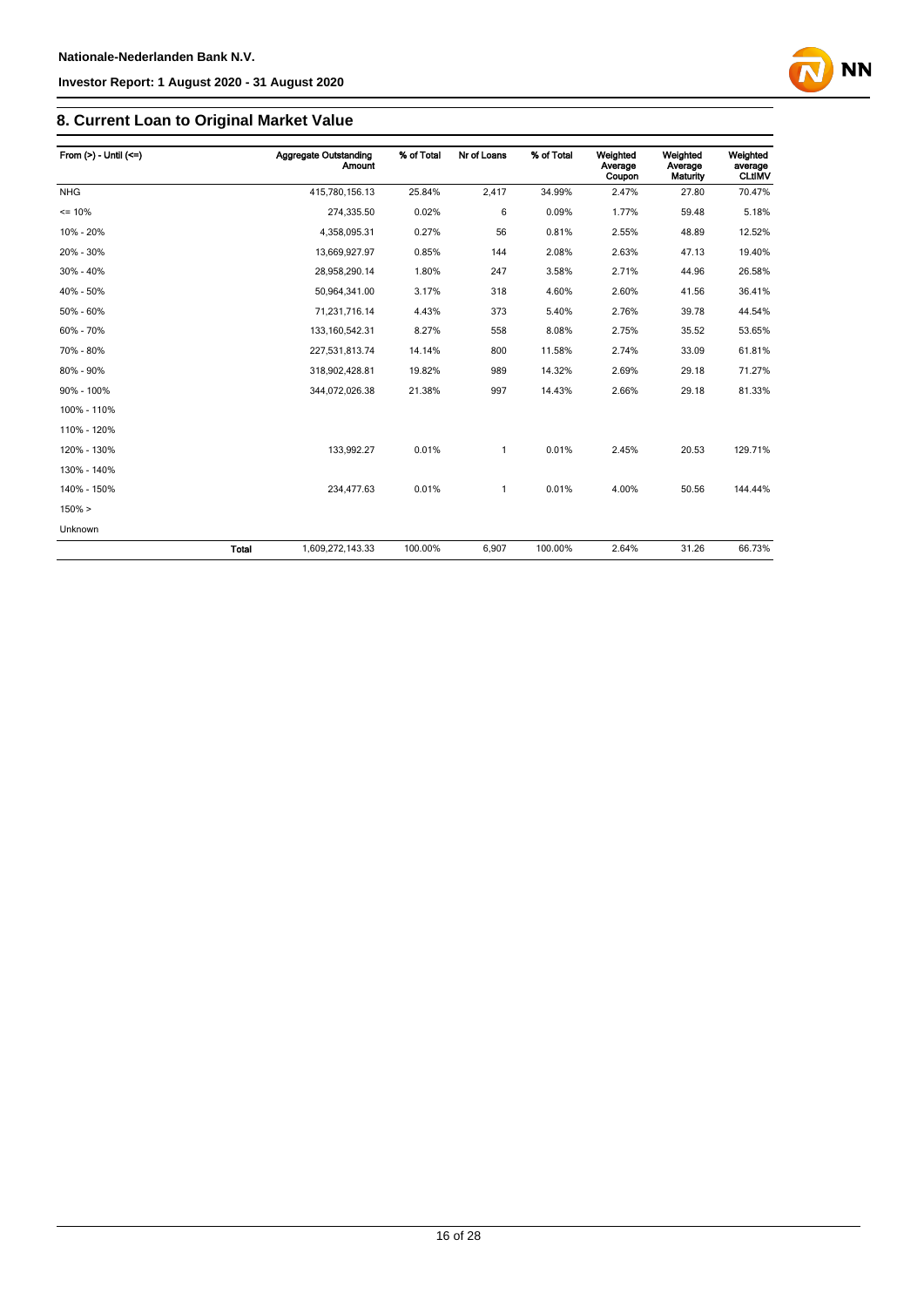## **9. Current Loan To Indexed Market Value**

| From $(>) -$ Until $(<=)$ |              | Aggregate Outstanding<br><b>Amount</b> | % of Total | Nr of Loans  | % of Total | Weighted<br>Average<br>Coupon | Weighted<br>Average<br>Maturity | Weighted<br>average<br><b>CLtIMV</b> |
|---------------------------|--------------|----------------------------------------|------------|--------------|------------|-------------------------------|---------------------------------|--------------------------------------|
| <b>NHG</b>                |              | 415,780,156.13                         | 25.84%     | 2,417        | 34.99%     | 2.47%                         | 27.80                           | 70.47%                               |
| $= 10%$                   |              | 2,021,603.29                           | 0.13%      | 30           | 0.43%      | 2.60%                         | 58.55                           | 7.96%                                |
| 10% - 20%                 |              | 17, 184, 226. 98                       | 1.07%      | 200          | 2.90%      | 2.55%                         | 52.95                           | 15.91%                               |
| 20% - 30%                 |              | 35,979,821.40                          | 2.24%      | 306          | 4.43%      | 2.74%                         | 47.09                           | 25.66%                               |
| 30% - 40%                 |              | 58,356,863.02                          | 3.63%      | 364          | 5.27%      | 2.76%                         | 39.83                           | 35.79%                               |
| 40% - 50%                 |              | 108,417,685.35                         | 6.74%      | 506          | 7.33%      | 2.86%                         | 38.76                           | 45.50%                               |
| 50% - 60%                 |              | 178,679,299.85                         | 11.10%     | 663          | 9.60%      | 2.80%                         | 35.20                           | 55.58%                               |
| 60 % - 70 %               |              | 264,320,575.91                         | 16.42%     | 879          | 12.73%     | 2.75%                         | 30.96                           | 65.16%                               |
| 70% - 80%                 |              | 258,676,290.99                         | 16.07%     | 796          | 11.52%     | 2.66%                         | 28.44                           | 74.99%                               |
| 80% - 90%                 |              | 201,337,726.36                         | 12.51%     | 562          | 8.14%      | 2.62%                         | 28.32                           | 84.22%                               |
| 90% - 100%                |              | 68, 149, 424. 15                       | 4.23%      | 182          | 2.64%      | 2.23%                         | 28.65                           | 92.36%                               |
| 100% - 110%               |              |                                        |            |              |            |                               |                                 |                                      |
| 110% - 120%               |              |                                        |            |              |            |                               |                                 |                                      |
| 120% - 130%               |              | 133.992.27                             | 0.01%      | $\mathbf{1}$ | 0.01%      | 2.45%                         | 20.53                           | 129.71%                              |
| 130% - 140%               |              |                                        |            |              |            |                               |                                 |                                      |
| 140% - 150%               |              | 234,477.63                             | 0.01%      | 1            | 0.01%      | 4.00%                         | 50.56                           | 144.44%                              |
| $150\% >$                 |              |                                        |            |              |            |                               |                                 |                                      |
| Unknown                   |              |                                        |            |              |            |                               |                                 |                                      |
|                           | <b>Total</b> | 1,609,272,143.33                       | 100.00%    | 6,907        | 100.00%    | 2.64%                         | 31.26                           | 66.73%                               |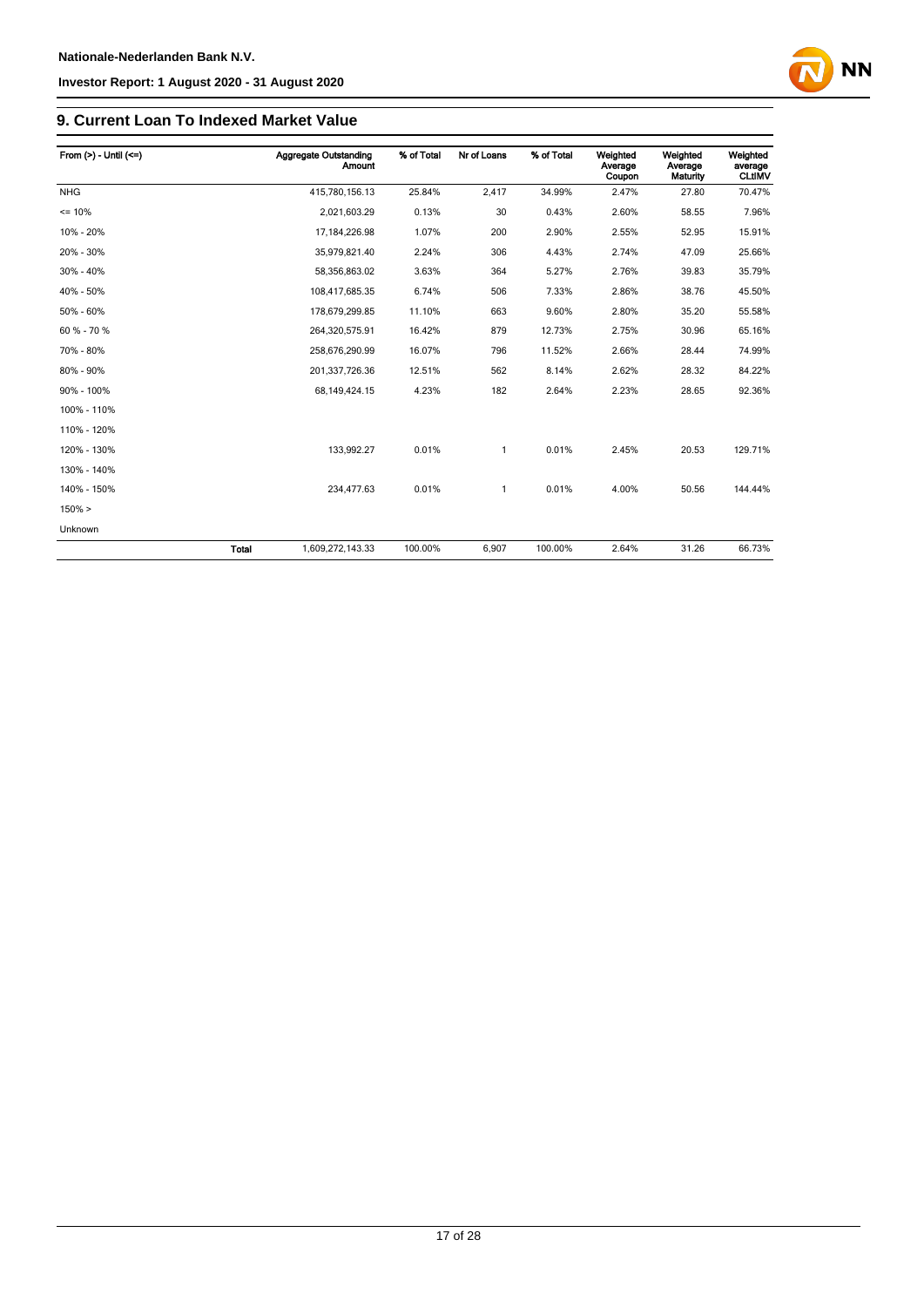

## **10. Loanpart Coupon (interest rate bucket)**

| From $(>)$ - Until $(<=)$ |              | Aggregate Outstanding<br><b>Amount</b> | % of Total | Nr of<br>Loanparts | % of Total | Weighted<br>Average<br>Coupon | Weighted<br>Average<br>Maturity | Weighted<br>average<br><b>CLtIMV</b> |
|---------------------------|--------------|----------------------------------------|------------|--------------------|------------|-------------------------------|---------------------------------|--------------------------------------|
| $= 0.5%$                  |              |                                        |            |                    |            |                               |                                 |                                      |
| $0.5\% - 1.0\%$           |              |                                        |            |                    |            |                               |                                 |                                      |
| $1.0\% - 1.5\%$           |              | 54.929.180.74                          | 3.41%      | 692                | 4.37%      | 1.38%                         | 33.91                           | 60.75%                               |
| $1.5\% - 2.0\%$           |              | 251,925,633.03                         | 15.65%     | 2,681              | 16.95%     | 1.78%                         | 31.17                           | 71.63%                               |
| $2.0\% - 2.5\%$           |              | 408,995,129.16                         | 25.41%     | 4,155              | 26.27%     | 2.27%                         | 31.33                           | 69.07%                               |
| $2.5\% - 3.0\%$           |              | 588, 142, 145.56                       | 36.55%     | 5,117              | 32.35%     | 2.76%                         | 31.30                           | 67.26%                               |
| $3.0\% - 3.5\%$           |              | 151.251.242.66                         | 9.40%      | 1,414              | 8.94%      | 3.19%                         | 33.68                           | 63.57%                               |
| $3.5\% - 4.0\%$           |              | 44.098.119.96                          | 2.74%      | 435                | 2.75%      | 3.74%                         | 32.24                           | 58.01%                               |
| $4.0\% - 4.5\%$           |              | 47.116.161.64                          | 2.93%      | 509                | 3.22%      | 4.18%                         | 27.07                           | 54.72%                               |
| $4.5\% - 5.0\%$           |              | 32.266.886.13                          | 2.01%      | 416                | 2.63%      | 4.78%                         | 25.42                           | 56.03%                               |
| $5.0\% - 5.5\%$           |              | 21.288.715.54                          | 1.32%      | 258                | 1.63%      | 5.26%                         | 23.72                           | 55.00%                               |
| $5.5\% - 6.0\%$           |              | 6,230,225.20                           | 0.39%      | 91                 | 0.58%      | 5.72%                         | 25.26                           | 49.87%                               |
| $6.0\% - 6.5\%$           |              | 2,749,104.95                           | 0.17%      | 42                 | 0.27%      | 6.24%                         | 31.70                           | 53.03%                               |
| $6.5\% - 7.0\%$           |              | 258,271.09                             | 0.02%      | 8                  | 0.05%      | 6.76%                         | 24.56                           | 31.62%                               |
| $7.0\% >$                 |              | 21.327.67                              | 0.00%      | $\mathbf{1}$       | 0.01%      | 7.30%                         | 79.25                           | 11.38%                               |
| Unknown                   |              |                                        |            |                    |            |                               |                                 |                                      |
|                           | <b>Total</b> | 1,609,272,143.33                       | 100.00%    | 15,819             | 100.00%    | 2.64%                         | 31.26                           | 66.73%                               |

| <b>Weighted Average</b> | 2.6% |
|-------------------------|------|
| Minimum                 | 1.1% |
| Maximum                 | 7.3% |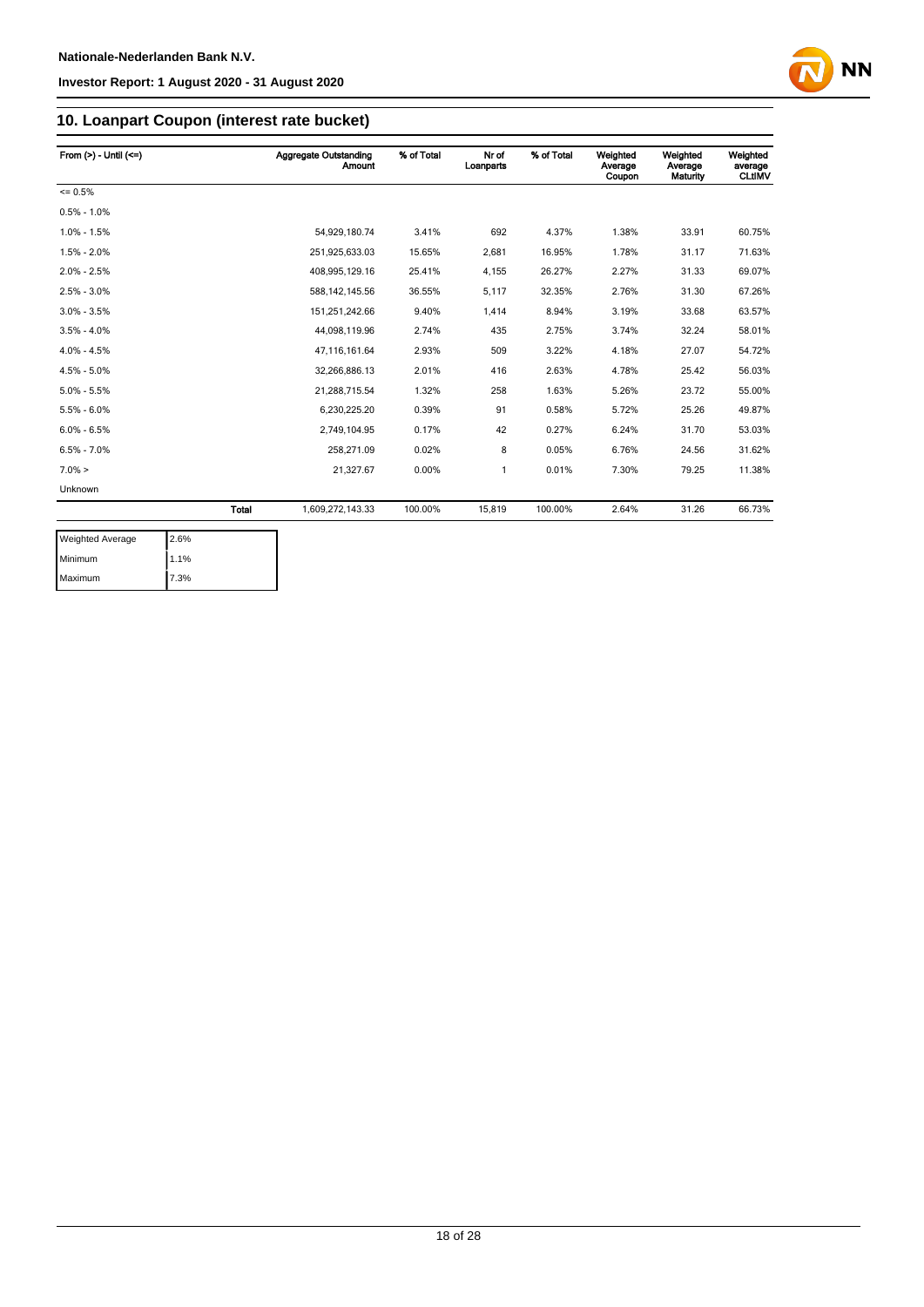## **11. Remaining Interest Rate Fixed Period**

| 79,788,558.98<br>4.96%<br>6.50%<br>38.11<br>55.01%<br>1,029<br>2.26%<br>$<$ 1 year(s)<br>31,085,756.69<br>1.93%<br>384<br>2.43%<br>2.94%<br>41.53<br>54.39%<br>1 year(s) - $2$ year(s)<br>46,793,565.52<br>2.91%<br>613<br>3.88%<br>3.77%<br>27.68<br>53.51%<br>$2$ year(s) - 3 year(s)<br>43,844,310.93<br>2.72%<br>505<br>3.19%<br>3.60%<br>28.56<br>53.83%<br>$3$ year(s) - 4 year(s)<br>2.23%<br>35,958,762.87<br>447<br>2.83%<br>2.99%<br>36.19<br>53.15%<br>$4$ year(s) - 5 year(s)<br>45,973,806.04<br>2.86%<br>544<br>3.44%<br>2.94%<br>37.70<br>56.92%<br>$5$ year(s) - $6$ year(s)<br>72,463,999.13<br>4.50%<br>815<br>5.15%<br>2.65%<br>39.11<br>58.08%<br>$6$ year(s) - 7 year(s)<br>32.36<br>66.24%<br>84,010,160.36<br>5.22%<br>838<br>5.30%<br>2.44%<br>$7$ year(s) - 8 year(s)<br>143,723,595.84<br>8.93%<br>1,333<br>8.43%<br>2.22%<br>29.65<br>71.39%<br>$8$ year(s) - $9$ year(s)<br>126,426,559.26<br>7.86%<br>1,147<br>7.25%<br>1.90%<br>32.01<br>70.60%<br>$9$ year(s) - 10 year(s)<br>56.87%<br>33,233,941.37<br>2.07%<br>355<br>2.24%<br>3.19%<br>30.65<br>10 year(s) - 11 year(s)<br>2.69%<br>3.00%<br>43,348,537.51<br>474<br>2.84%<br>34.35<br>59.41%<br>11 year(s) - $12$ year(s)<br>21,734,555.04<br>1.35%<br>259<br>1.64%<br>3.75%<br>25.17<br>58.44%<br>12 year(s) - 13 year(s)<br>25, 176, 220. 17<br>1.56%<br>254<br>1.61%<br>2.84%<br>25.26<br>68.63%<br>13 year(s) - $14$ year(s)<br>33,859,871.88<br>2.10%<br>345<br>2.18%<br>2.66%<br>28.11<br>63.94%<br>14 year(s) - $15$ year(s)<br>64,793,325.92<br>4.03%<br>571<br>3.61%<br>3.09%<br>27.58<br>61.91%<br>15 year(s) - 16 year(s)<br>126,994,127.62<br>7.89%<br>1,072<br>6.78%<br>29.86<br>64.70%<br>16 year(s) - 17 year(s)<br>2.86%<br>140,888,944.69<br>8.75%<br>7.19%<br>2.80%<br>29.29<br>73.66%<br>17 year(s) - 18 year(s)<br>1,137<br>215,308,506.68<br>13.38%<br>1,867<br>11.80%<br>2.66%<br>29.13<br>75.02%<br>18 year(s) - 19 year(s)<br>10.06%<br>30.90<br>75.06%<br>168,702,459.33<br>10.48%<br>1,592<br>2.15%<br>19 year(s) - 20 year(s)<br>20 year(s) - 21 year(s)<br>21 year(s) - 22 year(s)<br>22 year(s) - 23 year(s)<br>246,040.57<br>0.02%<br>0.03%<br>3.32%<br>23.45<br>76.38%<br>4<br>23 year(s) - 24 year(s)<br>24 year(s) - 25 year(s)<br>3.02%<br>25 year(s) - 26 year(s)<br>359,182.73<br>0.02%<br>4<br>0.03%<br>25.55<br>55.13%<br>2,059,932.38<br>0.09%<br>3.10%<br>26.32<br>62.44%<br>0.13%<br>15<br>26 year(s) - 27 year(s)<br>3,769,397.57<br>0.23%<br>17<br>27.65<br>76.39%<br>27 year(s) - 28 year(s)<br>0.11%<br>3.04%<br>104<br>0.66%<br>28.39<br>80.90%<br>28 year(s) - 29 year(s)<br>11,576,938.03<br>0.72%<br>2.80%<br>0.44%<br>94<br>0.59%<br>2.50%<br>72.21%<br>29 year(s) - 30 year(s)<br>7,151,086.22<br>27.81<br>$30$ year(s) >=<br><b>Total</b><br>100.00%<br>31.26<br>1,609,272,143.33<br>15,819<br>100.00%<br>2.64%<br>66.73%<br>Weighted Average<br>12 year(s)<br>Minimum<br>year(s) | From $(>=)$ - Until $($ | <b>Aggregate Outstanding</b><br>Amount | % of Total | Nr of<br>Loanparts | % of Total | Weighted<br>Average<br>Coupon | Weighted<br>Average<br><b>Maturity</b> | Weighted<br>average<br><b>CLtIMV</b> |
|---------------------------------------------------------------------------------------------------------------------------------------------------------------------------------------------------------------------------------------------------------------------------------------------------------------------------------------------------------------------------------------------------------------------------------------------------------------------------------------------------------------------------------------------------------------------------------------------------------------------------------------------------------------------------------------------------------------------------------------------------------------------------------------------------------------------------------------------------------------------------------------------------------------------------------------------------------------------------------------------------------------------------------------------------------------------------------------------------------------------------------------------------------------------------------------------------------------------------------------------------------------------------------------------------------------------------------------------------------------------------------------------------------------------------------------------------------------------------------------------------------------------------------------------------------------------------------------------------------------------------------------------------------------------------------------------------------------------------------------------------------------------------------------------------------------------------------------------------------------------------------------------------------------------------------------------------------------------------------------------------------------------------------------------------------------------------------------------------------------------------------------------------------------------------------------------------------------------------------------------------------------------------------------------------------------------------------------------------------------------------------------------------------------------------------------------------------------------------------------------------------------------------------------------------------------------------------------------------------------------------------------------------------------------------------------------------------------------------------------------------------------------------------------------------------------------------------------------------------------------------------------------------------------------------|-------------------------|----------------------------------------|------------|--------------------|------------|-------------------------------|----------------------------------------|--------------------------------------|
|                                                                                                                                                                                                                                                                                                                                                                                                                                                                                                                                                                                                                                                                                                                                                                                                                                                                                                                                                                                                                                                                                                                                                                                                                                                                                                                                                                                                                                                                                                                                                                                                                                                                                                                                                                                                                                                                                                                                                                                                                                                                                                                                                                                                                                                                                                                                                                                                                                                                                                                                                                                                                                                                                                                                                                                                                                                                                                                           |                         |                                        |            |                    |            |                               |                                        |                                      |
|                                                                                                                                                                                                                                                                                                                                                                                                                                                                                                                                                                                                                                                                                                                                                                                                                                                                                                                                                                                                                                                                                                                                                                                                                                                                                                                                                                                                                                                                                                                                                                                                                                                                                                                                                                                                                                                                                                                                                                                                                                                                                                                                                                                                                                                                                                                                                                                                                                                                                                                                                                                                                                                                                                                                                                                                                                                                                                                           |                         |                                        |            |                    |            |                               |                                        |                                      |
|                                                                                                                                                                                                                                                                                                                                                                                                                                                                                                                                                                                                                                                                                                                                                                                                                                                                                                                                                                                                                                                                                                                                                                                                                                                                                                                                                                                                                                                                                                                                                                                                                                                                                                                                                                                                                                                                                                                                                                                                                                                                                                                                                                                                                                                                                                                                                                                                                                                                                                                                                                                                                                                                                                                                                                                                                                                                                                                           |                         |                                        |            |                    |            |                               |                                        |                                      |
|                                                                                                                                                                                                                                                                                                                                                                                                                                                                                                                                                                                                                                                                                                                                                                                                                                                                                                                                                                                                                                                                                                                                                                                                                                                                                                                                                                                                                                                                                                                                                                                                                                                                                                                                                                                                                                                                                                                                                                                                                                                                                                                                                                                                                                                                                                                                                                                                                                                                                                                                                                                                                                                                                                                                                                                                                                                                                                                           |                         |                                        |            |                    |            |                               |                                        |                                      |
|                                                                                                                                                                                                                                                                                                                                                                                                                                                                                                                                                                                                                                                                                                                                                                                                                                                                                                                                                                                                                                                                                                                                                                                                                                                                                                                                                                                                                                                                                                                                                                                                                                                                                                                                                                                                                                                                                                                                                                                                                                                                                                                                                                                                                                                                                                                                                                                                                                                                                                                                                                                                                                                                                                                                                                                                                                                                                                                           |                         |                                        |            |                    |            |                               |                                        |                                      |
|                                                                                                                                                                                                                                                                                                                                                                                                                                                                                                                                                                                                                                                                                                                                                                                                                                                                                                                                                                                                                                                                                                                                                                                                                                                                                                                                                                                                                                                                                                                                                                                                                                                                                                                                                                                                                                                                                                                                                                                                                                                                                                                                                                                                                                                                                                                                                                                                                                                                                                                                                                                                                                                                                                                                                                                                                                                                                                                           |                         |                                        |            |                    |            |                               |                                        |                                      |
|                                                                                                                                                                                                                                                                                                                                                                                                                                                                                                                                                                                                                                                                                                                                                                                                                                                                                                                                                                                                                                                                                                                                                                                                                                                                                                                                                                                                                                                                                                                                                                                                                                                                                                                                                                                                                                                                                                                                                                                                                                                                                                                                                                                                                                                                                                                                                                                                                                                                                                                                                                                                                                                                                                                                                                                                                                                                                                                           |                         |                                        |            |                    |            |                               |                                        |                                      |
|                                                                                                                                                                                                                                                                                                                                                                                                                                                                                                                                                                                                                                                                                                                                                                                                                                                                                                                                                                                                                                                                                                                                                                                                                                                                                                                                                                                                                                                                                                                                                                                                                                                                                                                                                                                                                                                                                                                                                                                                                                                                                                                                                                                                                                                                                                                                                                                                                                                                                                                                                                                                                                                                                                                                                                                                                                                                                                                           |                         |                                        |            |                    |            |                               |                                        |                                      |
|                                                                                                                                                                                                                                                                                                                                                                                                                                                                                                                                                                                                                                                                                                                                                                                                                                                                                                                                                                                                                                                                                                                                                                                                                                                                                                                                                                                                                                                                                                                                                                                                                                                                                                                                                                                                                                                                                                                                                                                                                                                                                                                                                                                                                                                                                                                                                                                                                                                                                                                                                                                                                                                                                                                                                                                                                                                                                                                           |                         |                                        |            |                    |            |                               |                                        |                                      |
|                                                                                                                                                                                                                                                                                                                                                                                                                                                                                                                                                                                                                                                                                                                                                                                                                                                                                                                                                                                                                                                                                                                                                                                                                                                                                                                                                                                                                                                                                                                                                                                                                                                                                                                                                                                                                                                                                                                                                                                                                                                                                                                                                                                                                                                                                                                                                                                                                                                                                                                                                                                                                                                                                                                                                                                                                                                                                                                           |                         |                                        |            |                    |            |                               |                                        |                                      |
|                                                                                                                                                                                                                                                                                                                                                                                                                                                                                                                                                                                                                                                                                                                                                                                                                                                                                                                                                                                                                                                                                                                                                                                                                                                                                                                                                                                                                                                                                                                                                                                                                                                                                                                                                                                                                                                                                                                                                                                                                                                                                                                                                                                                                                                                                                                                                                                                                                                                                                                                                                                                                                                                                                                                                                                                                                                                                                                           |                         |                                        |            |                    |            |                               |                                        |                                      |
|                                                                                                                                                                                                                                                                                                                                                                                                                                                                                                                                                                                                                                                                                                                                                                                                                                                                                                                                                                                                                                                                                                                                                                                                                                                                                                                                                                                                                                                                                                                                                                                                                                                                                                                                                                                                                                                                                                                                                                                                                                                                                                                                                                                                                                                                                                                                                                                                                                                                                                                                                                                                                                                                                                                                                                                                                                                                                                                           |                         |                                        |            |                    |            |                               |                                        |                                      |
|                                                                                                                                                                                                                                                                                                                                                                                                                                                                                                                                                                                                                                                                                                                                                                                                                                                                                                                                                                                                                                                                                                                                                                                                                                                                                                                                                                                                                                                                                                                                                                                                                                                                                                                                                                                                                                                                                                                                                                                                                                                                                                                                                                                                                                                                                                                                                                                                                                                                                                                                                                                                                                                                                                                                                                                                                                                                                                                           |                         |                                        |            |                    |            |                               |                                        |                                      |
|                                                                                                                                                                                                                                                                                                                                                                                                                                                                                                                                                                                                                                                                                                                                                                                                                                                                                                                                                                                                                                                                                                                                                                                                                                                                                                                                                                                                                                                                                                                                                                                                                                                                                                                                                                                                                                                                                                                                                                                                                                                                                                                                                                                                                                                                                                                                                                                                                                                                                                                                                                                                                                                                                                                                                                                                                                                                                                                           |                         |                                        |            |                    |            |                               |                                        |                                      |
|                                                                                                                                                                                                                                                                                                                                                                                                                                                                                                                                                                                                                                                                                                                                                                                                                                                                                                                                                                                                                                                                                                                                                                                                                                                                                                                                                                                                                                                                                                                                                                                                                                                                                                                                                                                                                                                                                                                                                                                                                                                                                                                                                                                                                                                                                                                                                                                                                                                                                                                                                                                                                                                                                                                                                                                                                                                                                                                           |                         |                                        |            |                    |            |                               |                                        |                                      |
|                                                                                                                                                                                                                                                                                                                                                                                                                                                                                                                                                                                                                                                                                                                                                                                                                                                                                                                                                                                                                                                                                                                                                                                                                                                                                                                                                                                                                                                                                                                                                                                                                                                                                                                                                                                                                                                                                                                                                                                                                                                                                                                                                                                                                                                                                                                                                                                                                                                                                                                                                                                                                                                                                                                                                                                                                                                                                                                           |                         |                                        |            |                    |            |                               |                                        |                                      |
|                                                                                                                                                                                                                                                                                                                                                                                                                                                                                                                                                                                                                                                                                                                                                                                                                                                                                                                                                                                                                                                                                                                                                                                                                                                                                                                                                                                                                                                                                                                                                                                                                                                                                                                                                                                                                                                                                                                                                                                                                                                                                                                                                                                                                                                                                                                                                                                                                                                                                                                                                                                                                                                                                                                                                                                                                                                                                                                           |                         |                                        |            |                    |            |                               |                                        |                                      |
|                                                                                                                                                                                                                                                                                                                                                                                                                                                                                                                                                                                                                                                                                                                                                                                                                                                                                                                                                                                                                                                                                                                                                                                                                                                                                                                                                                                                                                                                                                                                                                                                                                                                                                                                                                                                                                                                                                                                                                                                                                                                                                                                                                                                                                                                                                                                                                                                                                                                                                                                                                                                                                                                                                                                                                                                                                                                                                                           |                         |                                        |            |                    |            |                               |                                        |                                      |
|                                                                                                                                                                                                                                                                                                                                                                                                                                                                                                                                                                                                                                                                                                                                                                                                                                                                                                                                                                                                                                                                                                                                                                                                                                                                                                                                                                                                                                                                                                                                                                                                                                                                                                                                                                                                                                                                                                                                                                                                                                                                                                                                                                                                                                                                                                                                                                                                                                                                                                                                                                                                                                                                                                                                                                                                                                                                                                                           |                         |                                        |            |                    |            |                               |                                        |                                      |
|                                                                                                                                                                                                                                                                                                                                                                                                                                                                                                                                                                                                                                                                                                                                                                                                                                                                                                                                                                                                                                                                                                                                                                                                                                                                                                                                                                                                                                                                                                                                                                                                                                                                                                                                                                                                                                                                                                                                                                                                                                                                                                                                                                                                                                                                                                                                                                                                                                                                                                                                                                                                                                                                                                                                                                                                                                                                                                                           |                         |                                        |            |                    |            |                               |                                        |                                      |
|                                                                                                                                                                                                                                                                                                                                                                                                                                                                                                                                                                                                                                                                                                                                                                                                                                                                                                                                                                                                                                                                                                                                                                                                                                                                                                                                                                                                                                                                                                                                                                                                                                                                                                                                                                                                                                                                                                                                                                                                                                                                                                                                                                                                                                                                                                                                                                                                                                                                                                                                                                                                                                                                                                                                                                                                                                                                                                                           |                         |                                        |            |                    |            |                               |                                        |                                      |
|                                                                                                                                                                                                                                                                                                                                                                                                                                                                                                                                                                                                                                                                                                                                                                                                                                                                                                                                                                                                                                                                                                                                                                                                                                                                                                                                                                                                                                                                                                                                                                                                                                                                                                                                                                                                                                                                                                                                                                                                                                                                                                                                                                                                                                                                                                                                                                                                                                                                                                                                                                                                                                                                                                                                                                                                                                                                                                                           |                         |                                        |            |                    |            |                               |                                        |                                      |
|                                                                                                                                                                                                                                                                                                                                                                                                                                                                                                                                                                                                                                                                                                                                                                                                                                                                                                                                                                                                                                                                                                                                                                                                                                                                                                                                                                                                                                                                                                                                                                                                                                                                                                                                                                                                                                                                                                                                                                                                                                                                                                                                                                                                                                                                                                                                                                                                                                                                                                                                                                                                                                                                                                                                                                                                                                                                                                                           |                         |                                        |            |                    |            |                               |                                        |                                      |
|                                                                                                                                                                                                                                                                                                                                                                                                                                                                                                                                                                                                                                                                                                                                                                                                                                                                                                                                                                                                                                                                                                                                                                                                                                                                                                                                                                                                                                                                                                                                                                                                                                                                                                                                                                                                                                                                                                                                                                                                                                                                                                                                                                                                                                                                                                                                                                                                                                                                                                                                                                                                                                                                                                                                                                                                                                                                                                                           |                         |                                        |            |                    |            |                               |                                        |                                      |
|                                                                                                                                                                                                                                                                                                                                                                                                                                                                                                                                                                                                                                                                                                                                                                                                                                                                                                                                                                                                                                                                                                                                                                                                                                                                                                                                                                                                                                                                                                                                                                                                                                                                                                                                                                                                                                                                                                                                                                                                                                                                                                                                                                                                                                                                                                                                                                                                                                                                                                                                                                                                                                                                                                                                                                                                                                                                                                                           |                         |                                        |            |                    |            |                               |                                        |                                      |
|                                                                                                                                                                                                                                                                                                                                                                                                                                                                                                                                                                                                                                                                                                                                                                                                                                                                                                                                                                                                                                                                                                                                                                                                                                                                                                                                                                                                                                                                                                                                                                                                                                                                                                                                                                                                                                                                                                                                                                                                                                                                                                                                                                                                                                                                                                                                                                                                                                                                                                                                                                                                                                                                                                                                                                                                                                                                                                                           |                         |                                        |            |                    |            |                               |                                        |                                      |
|                                                                                                                                                                                                                                                                                                                                                                                                                                                                                                                                                                                                                                                                                                                                                                                                                                                                                                                                                                                                                                                                                                                                                                                                                                                                                                                                                                                                                                                                                                                                                                                                                                                                                                                                                                                                                                                                                                                                                                                                                                                                                                                                                                                                                                                                                                                                                                                                                                                                                                                                                                                                                                                                                                                                                                                                                                                                                                                           |                         |                                        |            |                    |            |                               |                                        |                                      |
|                                                                                                                                                                                                                                                                                                                                                                                                                                                                                                                                                                                                                                                                                                                                                                                                                                                                                                                                                                                                                                                                                                                                                                                                                                                                                                                                                                                                                                                                                                                                                                                                                                                                                                                                                                                                                                                                                                                                                                                                                                                                                                                                                                                                                                                                                                                                                                                                                                                                                                                                                                                                                                                                                                                                                                                                                                                                                                                           |                         |                                        |            |                    |            |                               |                                        |                                      |
|                                                                                                                                                                                                                                                                                                                                                                                                                                                                                                                                                                                                                                                                                                                                                                                                                                                                                                                                                                                                                                                                                                                                                                                                                                                                                                                                                                                                                                                                                                                                                                                                                                                                                                                                                                                                                                                                                                                                                                                                                                                                                                                                                                                                                                                                                                                                                                                                                                                                                                                                                                                                                                                                                                                                                                                                                                                                                                                           |                         |                                        |            |                    |            |                               |                                        |                                      |
|                                                                                                                                                                                                                                                                                                                                                                                                                                                                                                                                                                                                                                                                                                                                                                                                                                                                                                                                                                                                                                                                                                                                                                                                                                                                                                                                                                                                                                                                                                                                                                                                                                                                                                                                                                                                                                                                                                                                                                                                                                                                                                                                                                                                                                                                                                                                                                                                                                                                                                                                                                                                                                                                                                                                                                                                                                                                                                                           |                         |                                        |            |                    |            |                               |                                        |                                      |
|                                                                                                                                                                                                                                                                                                                                                                                                                                                                                                                                                                                                                                                                                                                                                                                                                                                                                                                                                                                                                                                                                                                                                                                                                                                                                                                                                                                                                                                                                                                                                                                                                                                                                                                                                                                                                                                                                                                                                                                                                                                                                                                                                                                                                                                                                                                                                                                                                                                                                                                                                                                                                                                                                                                                                                                                                                                                                                                           |                         |                                        |            |                    |            |                               |                                        |                                      |
|                                                                                                                                                                                                                                                                                                                                                                                                                                                                                                                                                                                                                                                                                                                                                                                                                                                                                                                                                                                                                                                                                                                                                                                                                                                                                                                                                                                                                                                                                                                                                                                                                                                                                                                                                                                                                                                                                                                                                                                                                                                                                                                                                                                                                                                                                                                                                                                                                                                                                                                                                                                                                                                                                                                                                                                                                                                                                                                           |                         |                                        |            |                    |            |                               |                                        |                                      |
|                                                                                                                                                                                                                                                                                                                                                                                                                                                                                                                                                                                                                                                                                                                                                                                                                                                                                                                                                                                                                                                                                                                                                                                                                                                                                                                                                                                                                                                                                                                                                                                                                                                                                                                                                                                                                                                                                                                                                                                                                                                                                                                                                                                                                                                                                                                                                                                                                                                                                                                                                                                                                                                                                                                                                                                                                                                                                                                           |                         |                                        |            |                    |            |                               |                                        |                                      |
|                                                                                                                                                                                                                                                                                                                                                                                                                                                                                                                                                                                                                                                                                                                                                                                                                                                                                                                                                                                                                                                                                                                                                                                                                                                                                                                                                                                                                                                                                                                                                                                                                                                                                                                                                                                                                                                                                                                                                                                                                                                                                                                                                                                                                                                                                                                                                                                                                                                                                                                                                                                                                                                                                                                                                                                                                                                                                                                           |                         |                                        |            |                    |            |                               |                                        |                                      |

**NN** 

Maximum 30 year(s)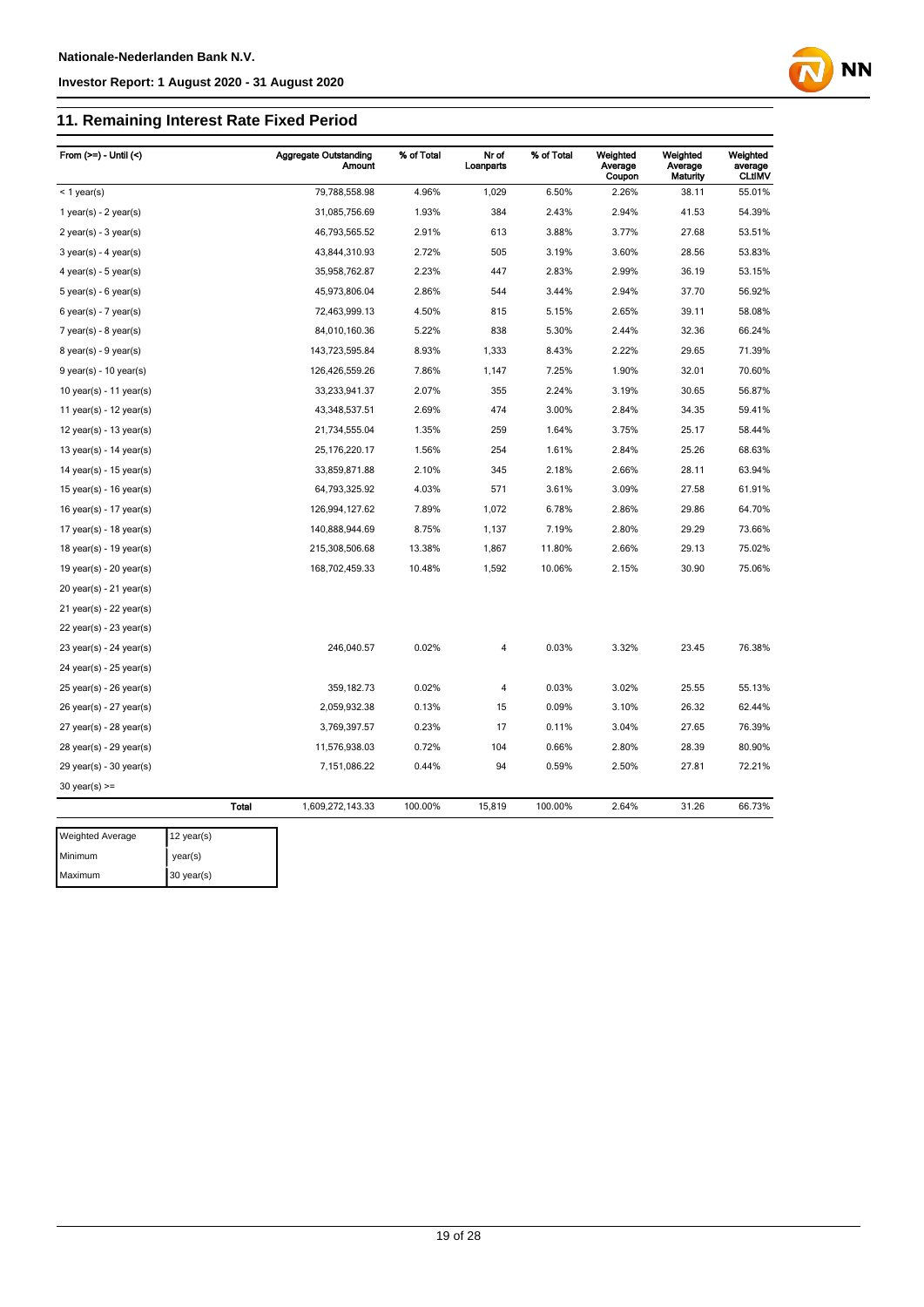## **12. Interest Payment Type**

|                |       | <b>Aggregate Outstanding</b><br>Amount | % of Total | Nr of<br>Loanparts | % of Total | Weighted<br>Average<br>Coupon | Weighted<br>Average<br>Maturity | Weighted<br>average<br><b>CLtIMV</b> |
|----------------|-------|----------------------------------------|------------|--------------------|------------|-------------------------------|---------------------------------|--------------------------------------|
| Fixed          |       | 1,601,713,217.83                       | 99.53%     | 15.638             | 98.86%     | 2.64%                         | 31.27                           | 66.76%                               |
| Floating       |       | 7.558.925.50                           | 0.47%      | 181                | 1.14%      | .64%                          | 30.23                           | 59.78%                               |
| <b>Unknown</b> |       |                                        |            |                    |            |                               |                                 |                                      |
|                | Total | 1,609,272,143.33                       | 100.00%    | 15.819             | 100.00%    | 2.64%                         | 31.26                           | 66.73%                               |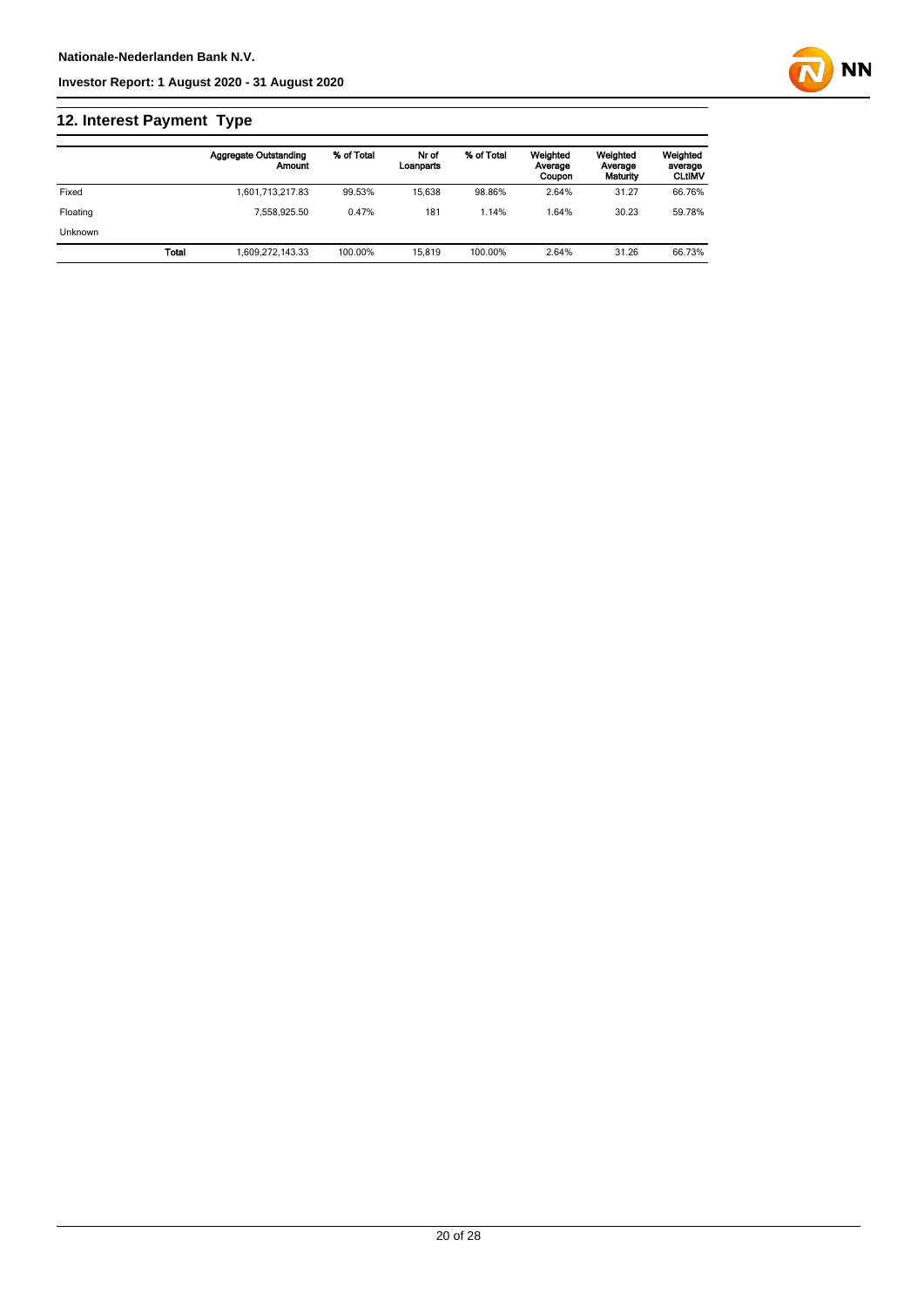

## **13. Property Description**

| Description      |       | <b>Aggregate Outstanding</b><br>Amount | % of Total | Nr of<br><b>Borrowers</b> | % of Total | Weighted<br>Average<br>Coupon | Weighted<br>Average<br>Maturity | Weighted<br>average<br><b>CLUMV</b> |
|------------------|-------|----------------------------------------|------------|---------------------------|------------|-------------------------------|---------------------------------|-------------------------------------|
| Flat / Apartment |       | 176.566.838.80                         | 10.97%     | 939                       | 13.59%     | 2.37%                         | 31.64                           | 67.32%                              |
| House            |       | 1,422,714,145.56                       | 88.41%     | 5.929                     | 85.84%     | 2.67%                         | 31.18                           | 66.70%                              |
| Shop/House       |       | 9.991.158.97                           | 0.62%      | 39                        | 0.56%      | 2.65%                         | 36.07                           | 60.64%                              |
|                  | Total | 609,272,143.33                         | 100.00%    | 6.907                     | 100.00%    | 2.64%                         | 31.26                           | 66.73%                              |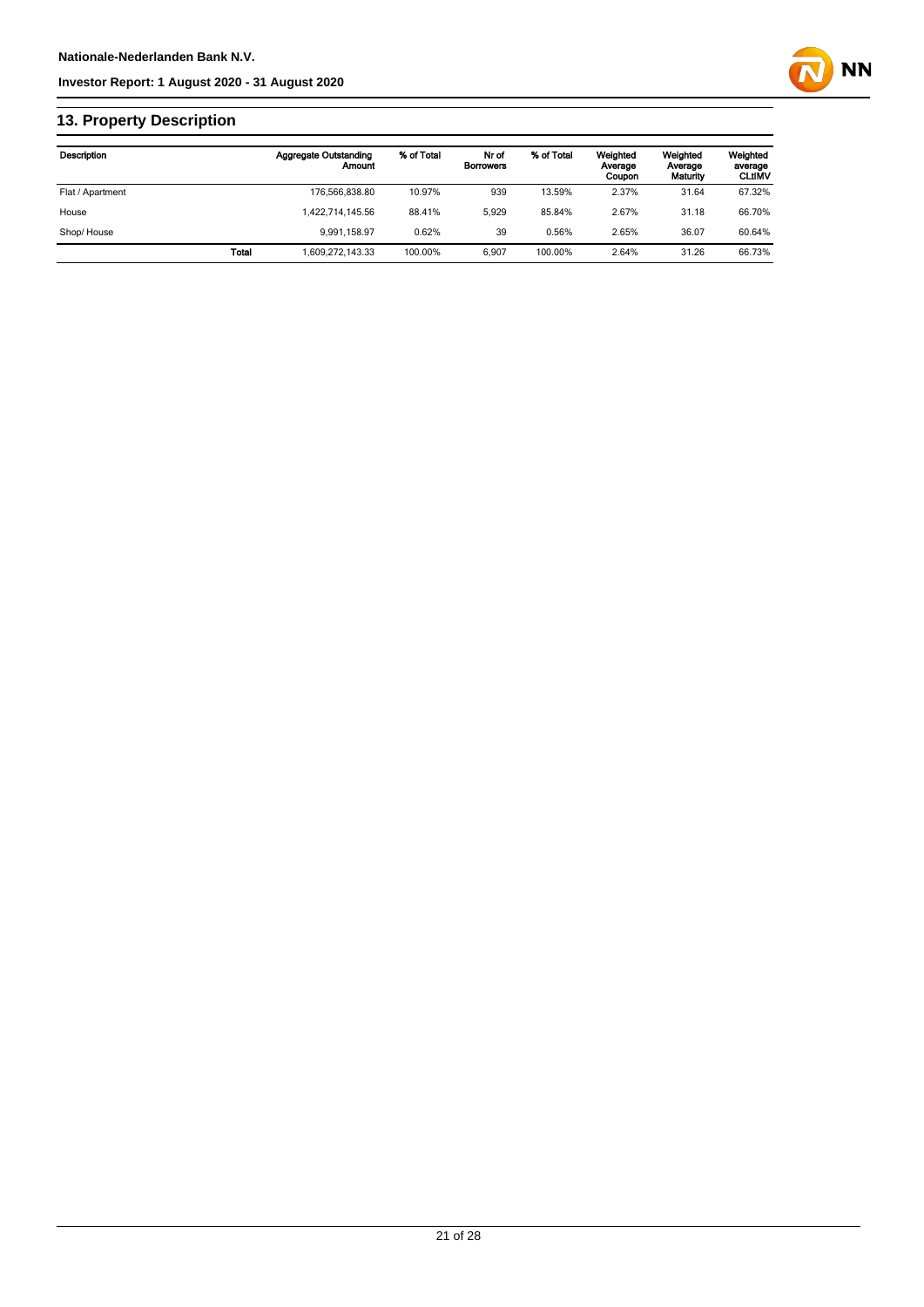

## **14. Geographical Distribution (by province)**

| Province      |       | <b>Aggregate Outstanding</b><br>Amount | % of Total | Nr of<br><b>Borrowers</b> | % of Total | Weighted<br>Average<br>Coupon | Weighted<br>Average<br>Maturity | Weighted<br>average<br><b>CLtIMV</b> |
|---------------|-------|----------------------------------------|------------|---------------------------|------------|-------------------------------|---------------------------------|--------------------------------------|
| Drenthe       |       | 35,911,595.92                          | 2.23%      | 177                       | 2.56%      | 2.56%                         | 30.05                           | 71.34%                               |
| Utrecht       |       | 132,620,635.88                         | 8.24%      | 499                       | 7.22%      | 2.66%                         | 31.39                           | 64.33%                               |
| Zeeland       |       | 32,753,164.34                          | 2.04%      | 168                       | 2.43%      | 2.72%                         | 32.19                           | 67.51%                               |
| Zuid-Holland  |       | 443,399,772.17                         | 27.55%     | 1,896                     | 27.45%     | 2.65%                         | 30.62                           | 65.49%                               |
| Flevoland     |       | 48,932,445.93                          | 3.04%      | 224                       | 3.24%      | 2.51%                         | 29.79                           | 69.69%                               |
| Friesland     |       | 37,328,306.93                          | 2.32%      | 187                       | 2.71%      | 2.61%                         | 32.89                           | 72.47%                               |
| Gelderland    |       | 184,559,207.78                         | 11.47%     | 774                       | 11.21%     | 2.67%                         | 30.49                           | 69.00%                               |
| Groningen     |       | 40,663,755.82                          | 2.53%      | 214                       | 3.10%      | 2.46%                         | 32.18                           | 71.22%                               |
| Limburg       |       | 62,702,052.86                          | 3.90%      | 337                       | 4.88%      | 2.60%                         | 31.18                           | 69.02%                               |
| Noord-Brabant |       | 238,468,676.07                         | 14.82%     | 1,008                     | 14.59%     | 2.66%                         | 30.66                           | 68.10%                               |
| Noord-Holland |       | 260,408,824.80                         | 16.18%     | 984                       | 14.25%     | 2.64%                         | 33.01                           | 62.54%                               |
| Overijssel    |       | 91,308,451.51                          | 5.67%      | 438                       | 6.34%      | 2.58%                         | 32.26                           | 70.41%                               |
| Unspecified   |       | 215,253.32                             | 0.01%      | 1                         | 0.01%      | 2.33%                         | 28.08                           | 85.23%                               |
|               | Total | 1,609,272,143.33                       | 100.00%    | 6,907                     | 100.00%    | 2.64%                         | 31.26                           | 66.73%                               |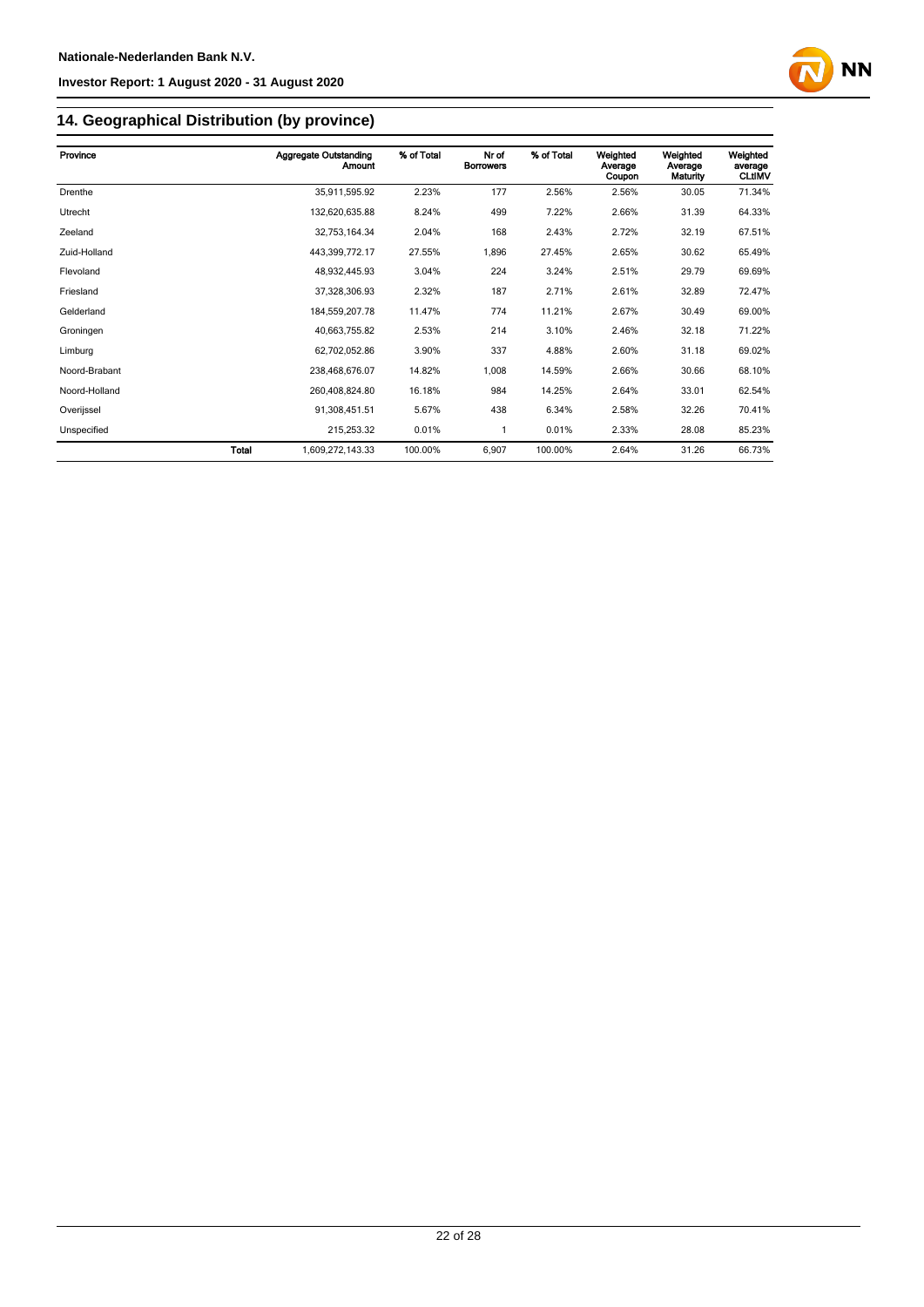

## **15. Occupancy**

| Description    |       | <b>Aggregate Outstanding</b><br>Amount | % of Total | Nr of<br><b>Borrowers</b> | % of Total | Weighted<br>Average<br>Coupon | Weighted<br>Average<br>Maturity | Weighted<br>average<br><b>CLtIMV</b> |
|----------------|-------|----------------------------------------|------------|---------------------------|------------|-------------------------------|---------------------------------|--------------------------------------|
| Owner Occupied |       | 1,609,272,143.33                       | 100.00%    | 6,907                     | 100.00%    | 2.64%                         | 31.26                           | 66.73%                               |
| Buy-to-let     |       |                                        |            |                           |            |                               |                                 |                                      |
| <b>Unknown</b> |       |                                        |            |                           |            |                               |                                 |                                      |
|                | Total | 1,609,272,143.33                       | 100.00%    | 6.907                     | 100.00%    | 2.64%                         | 31.26                           | 66.73%                               |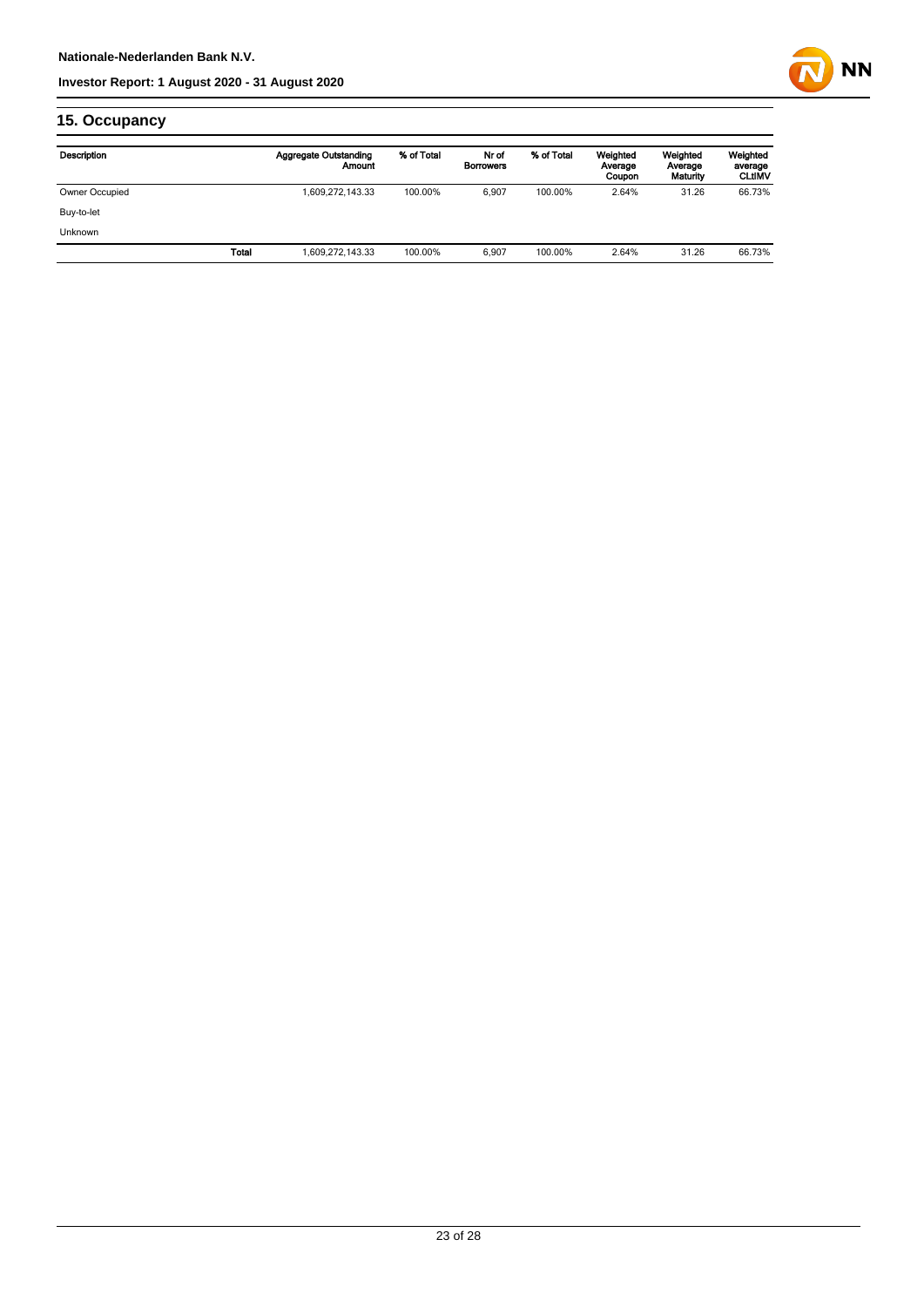

## **16. Loanpart Payment Frequency**

| Description | <b>Aggregate Outstanding</b><br>Amount | % of Total | Nr of<br>Loanparts | % of Total | Weighted<br>Average<br>Coupon | Weighted<br>Average<br>Maturity | Weighted<br>average<br><b>CLUMV</b> |
|-------------|----------------------------------------|------------|--------------------|------------|-------------------------------|---------------------------------|-------------------------------------|
| Half-yearly |                                        |            |                    |            |                               |                                 |                                     |
| Yearly      |                                        |            |                    |            |                               |                                 |                                     |
| Quarterly   |                                        |            |                    |            |                               |                                 |                                     |
| Monthly     | 1,609,272,143.33                       | 100.00%    | 15.819             | 100.00%    | 2.64%                         | 31.26                           | 66.73%                              |
| Unknown     |                                        |            |                    |            |                               |                                 |                                     |
|             | <b>Total</b><br>1,609,272,143.33       | 100.00%    | 15,819             | 100.00%    | 2.64%                         | 31.26                           | 66.73%                              |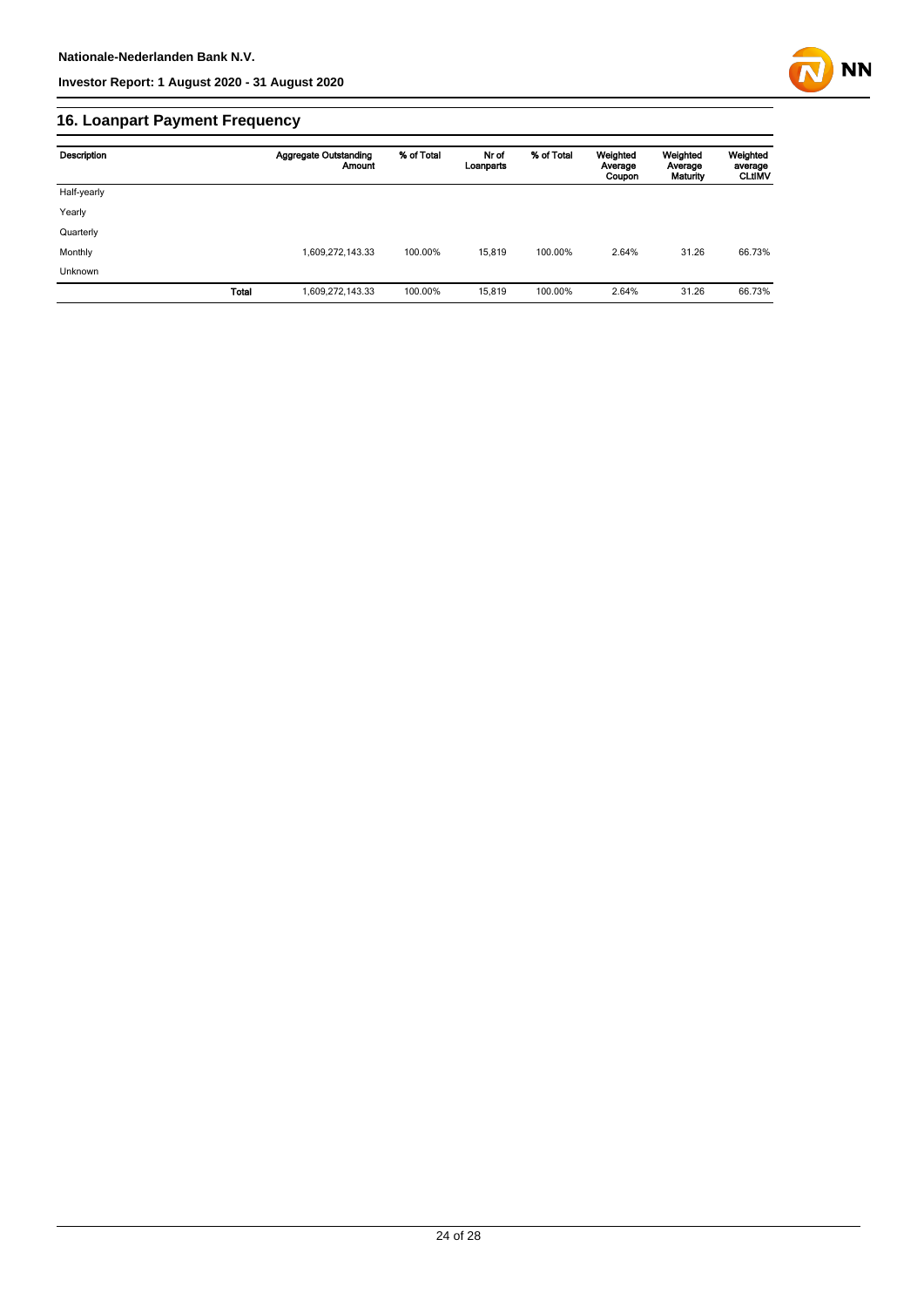

## **17. Guarantee Type**

|                      | <b>Aggregate Outstanding</b> | Amount | % of Total | Nr of Loans | % of Total | Weighted<br>Average<br>Coupon | Weighted<br>Average<br>Maturity | Weighted<br>average<br><b>CLtIMV</b> |
|----------------------|------------------------------|--------|------------|-------------|------------|-------------------------------|---------------------------------|--------------------------------------|
| <b>NHG Guarantee</b> | 415.780.156.13               |        | 25.84%     | 2.417       | 34.99%     | 2.47%                         | 27.80                           | 70.47%                               |
| Non-NHG Guarantee    | 1.193.491.987.20             |        | 74.16%     | 4.490       | 65.01%     | 2.69%                         | 32.47                           | 65.43%                               |
| <b>Unknown</b>       |                              |        |            |             |            |                               |                                 |                                      |
|                      | Total<br>1.609.272.143.33    |        | 100.00%    | 6.907       | 100.00%    | 2.64%                         | 31.26                           | 66.73%                               |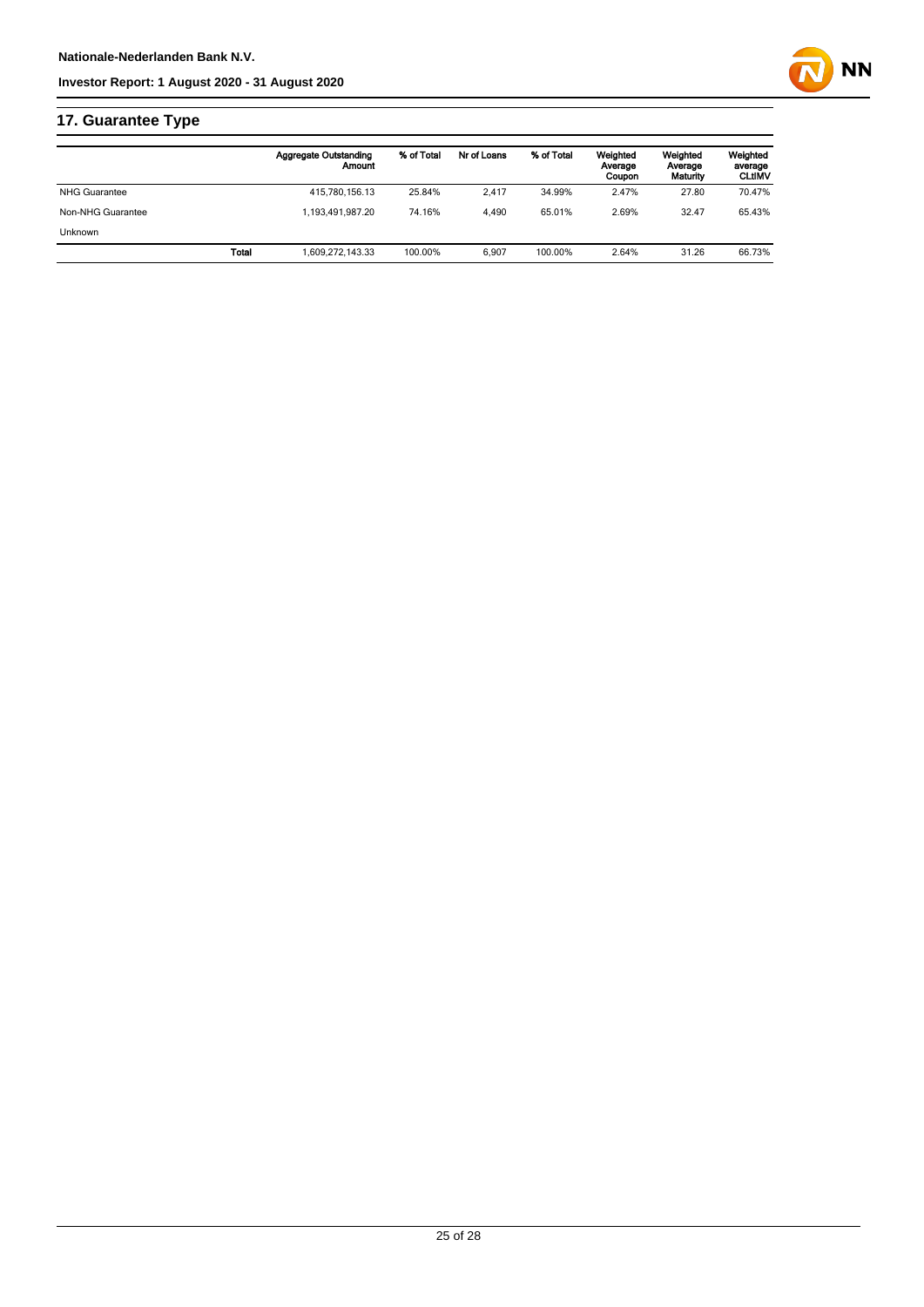## **Glossary**





| Term                                                | <b>Definition / Calculation</b>                                                                                                                                                                                                                                                                                                                                                                                                                                                                                                                                                                                                                                                                                                                             |
|-----------------------------------------------------|-------------------------------------------------------------------------------------------------------------------------------------------------------------------------------------------------------------------------------------------------------------------------------------------------------------------------------------------------------------------------------------------------------------------------------------------------------------------------------------------------------------------------------------------------------------------------------------------------------------------------------------------------------------------------------------------------------------------------------------------------------------|
| Α                                                   | Min (a, b), where (a) is the sum of the Adjusted Current Balances and (b) is the sum of the Asset Percentage of Current Balance -/-<br>a (alfa) of all Mortgage Receivables;                                                                                                                                                                                                                                                                                                                                                                                                                                                                                                                                                                                |
| ACT                                                 | Asset Cover Test;                                                                                                                                                                                                                                                                                                                                                                                                                                                                                                                                                                                                                                                                                                                                           |
| <b>Adjusted Current Balance</b>                     | The "Adjusted Current Balance" of a Mortgage Receivable is the lower of: (i) the Current Balance of such Mortgage Receivable<br>minus a (alfa); and (ii) the LTV Cut-Off Percentage of the Indexed Valuation relating to such Mortgage Receivable, minus ß (bèta);                                                                                                                                                                                                                                                                                                                                                                                                                                                                                          |
| Asset Percentage                                    | 88.5% or such other percentage figure as is determined from time to time in accordance with the Asset Monitoring Agreement;                                                                                                                                                                                                                                                                                                                                                                                                                                                                                                                                                                                                                                 |
| Assumed Mortgage Interest Rate                      | The expected mortgage interest rate to be offered by the Servicer (acting on behalf of the CBC) in relation to Mortgage Loans<br>which have an interest rate reset, which interest rate will be notified by the Servicer to the CBC and the Rating Agency from time to<br>time;                                                                                                                                                                                                                                                                                                                                                                                                                                                                             |
| Available Liquidity Buffer                          | means available liquid assets on reserved accounts of the CBC, plus interest payments and principal repayments from the<br>underlying assets (including derivatives) to which the CBC is contractually entitled for the following six (6) months period                                                                                                                                                                                                                                                                                                                                                                                                                                                                                                     |
| В                                                   | means the aggregate amount of all Principal Receipts on the Mortgage Receivables up to the end of the immediately preceding<br>calendar month which have not been applied in accordance with the Trust Deed;                                                                                                                                                                                                                                                                                                                                                                                                                                                                                                                                                |
| <b>Base Prospectus</b>                              | The base prospectus dated 18 June 2020 relating to the issue of soft bullet covered bonds, including any supplement and base<br>prospectus updates thereafter;                                                                                                                                                                                                                                                                                                                                                                                                                                                                                                                                                                                              |
| С                                                   | means the amounts standing to the credit of the Reserve Account;                                                                                                                                                                                                                                                                                                                                                                                                                                                                                                                                                                                                                                                                                            |
| <b>Calculation Date</b>                             | The date falling two (2) Business Days before each CBC Payment Date. The "relevant" Calculation Date in respect of any<br>Calculation Period will be the first Calculation Date falling after the end of that period and the "relevant" Calculation Date in respect<br>of any CBC Payment Date will be the last Calculation Date prior to that CBC Payment Date;                                                                                                                                                                                                                                                                                                                                                                                            |
| <b>CBC Account Bank</b>                             | BNG Bank N.V. in its capacity as CBC Account Bank under the CBC Account Agreement or its successor;                                                                                                                                                                                                                                                                                                                                                                                                                                                                                                                                                                                                                                                         |
| <b>Closing Date</b>                                 | 18 June 2020                                                                                                                                                                                                                                                                                                                                                                                                                                                                                                                                                                                                                                                                                                                                                |
| <b>Construction Deposit</b>                         | In relation to a Mortgage Loan, that part of the Mortgage Loan which the relevant Borrower requested to be disbursed into a<br>blocked account held in his name with the relevant Originator, the proceeds of which can only be applied towards construction of,<br>or improvements to, the relevant Mortgaged Asset;                                                                                                                                                                                                                                                                                                                                                                                                                                       |
| <b>Credit Rating</b>                                | An assessment of the credit worthiness of the notes or counterparties, assigned by the Rating Agency;                                                                                                                                                                                                                                                                                                                                                                                                                                                                                                                                                                                                                                                       |
| <b>Current Balance</b>                              | In relation to an Eligible Receivable at any date, the Net Outstanding Principal Amount, excluding Accrued Interest and Arrears of<br>Interest;                                                                                                                                                                                                                                                                                                                                                                                                                                                                                                                                                                                                             |
| Current Loan to Indexed Market Value (CLTIMV)       | Current Balance divided by the Indexed Valuation;                                                                                                                                                                                                                                                                                                                                                                                                                                                                                                                                                                                                                                                                                                           |
| Current Loan to Original Market Value (CLTOMV)      | Current Balance divided by the Original Market Value;                                                                                                                                                                                                                                                                                                                                                                                                                                                                                                                                                                                                                                                                                                       |
| Cut-off date                                        | The last day of the month immediately preceding the date on which the Investor Report is published;                                                                                                                                                                                                                                                                                                                                                                                                                                                                                                                                                                                                                                                         |
| D                                                   | means the aggregate outstanding principal balance of all Transferred Collateral in Substitution Assets;                                                                                                                                                                                                                                                                                                                                                                                                                                                                                                                                                                                                                                                     |
| Eligible Collateral                                 | Euro denominated cash and/or Substitution Assets;                                                                                                                                                                                                                                                                                                                                                                                                                                                                                                                                                                                                                                                                                                           |
| Index                                               | The index of increases or decreases, as the case may be, of house prices issued by the Dutch land registry (kadaster) in relation to<br>residential properties in the Netherlands;                                                                                                                                                                                                                                                                                                                                                                                                                                                                                                                                                                          |
| Indexed Valuation (with respect to ACT calculation) | In relation to any Mortgaged Asset at any date: (a) where the Original Market Value of that Mortgaged Asset is equal to or greater<br>than the Price Indexed Valuation as at that date, the Price Indexed Valuation; or (b) where the Original Market Value of that<br>Mortgaged Asset is less than the Price Indexed Valuation as at that date, the Original Market Value plus 90% (or, if a different<br>percentage is required or sufficient from time to time for the Covered Bonds to qualify as "covered bonds" as defined in the Capital<br>Requirements Directive and the Issuer wishes to apply such different percentage, then such different percentage) of the difference<br>between the Price Indexed Valuation and the Original Market Value; |
| Interest Rate Fixed Period                          | Period for which the current interest rate on the Mortgage Receivable remains unchanged;                                                                                                                                                                                                                                                                                                                                                                                                                                                                                                                                                                                                                                                                    |
| Interest Rate Swap                                  | An interest rate swap transaction that forms part of an Interest Swap Agreement.                                                                                                                                                                                                                                                                                                                                                                                                                                                                                                                                                                                                                                                                            |
| Interest Reserve Required Amount                    | means an amount equal to (A) the positive difference, if any, between (i) the aggregate amount of Scheduled Interest for all Series<br>outstanding and (ii) the aggregate amount of interest to be received under the Transferred Assets up to the relevant final maturity<br>date taking into account their respective contractual amortisation profile less in respect of each Savings Mortgage Receivable<br>which is subject to a Participation, an amount equal to the net amount received or recovered multiplied by the applicable<br>Participation Fraction;                                                                                                                                                                                        |
| <b>IRS</b>                                          | Interest Rate Swap;                                                                                                                                                                                                                                                                                                                                                                                                                                                                                                                                                                                                                                                                                                                                         |
| Issuer                                              | Nationale-Nederlanden Bank N.V., a public company with limited liability (naamloze vennootschap) organised under the laws of the<br>Netherlands and established in The Haque, the Netherlands;                                                                                                                                                                                                                                                                                                                                                                                                                                                                                                                                                              |
| L                                                   | For each Mortgage Receivable its Current Balance minus the LTV Cut-Off Percentage of its Indexed Valuation provided that if the<br>result is negative, L shall be zero and if the result exceeds $\alpha$ (alpha), L shall equal $\alpha$ (alpha);                                                                                                                                                                                                                                                                                                                                                                                                                                                                                                          |
| Legally Required Minimum OC                         | Means the minimum level of overcollateralization of 5% or such other percentage as may be required from time to time by the CB<br>Regulations. This means that the total outstanding balance of the cover assets in the pool must be 105% of the total amount of<br>outstanding covered bonds (both excluding accrued interest);                                                                                                                                                                                                                                                                                                                                                                                                                            |
| Loan Part(s)                                        | One or more of the loan parts (leningdelen) of which a Mortgage Loan consists;                                                                                                                                                                                                                                                                                                                                                                                                                                                                                                                                                                                                                                                                              |
| LTV Cut-Off indexed valuation %                     | 80 % for all Mortgage Receivables or such other percentage as may be notified to the Rating Agency from time to time in respect of<br>the relevant Mortgage Receivables, or such lower percentage as is (a) required from time to time for Covered Bonds to qualify as<br>covered bonds as defined in the Capital Requirements Directive or (b) otherwise determined from time to time in accordance with<br>the Asset Monitoring Agreement;                                                                                                                                                                                                                                                                                                                |
| Mandatory Liquidity Required Amount                 | means the higher of (i) zero and (ii) an amount equal to the amount which is at such time required to be maintained by the CBC to<br>ensure compliance with article 40g of the Decree after taking into account any certain amounts standing to the credit of the CBC<br>Account and the Reserve Account as permitted to be taken into account pursuant to article 40g of the Decree and any other<br>amounts (whether held or generated and) permitted to be taken into account pursuant to article 40g of the Decree, (in each case all<br>as calculated on each relevant Calculation Date for the relevant period prescribed by article 40g of the Decree);                                                                                              |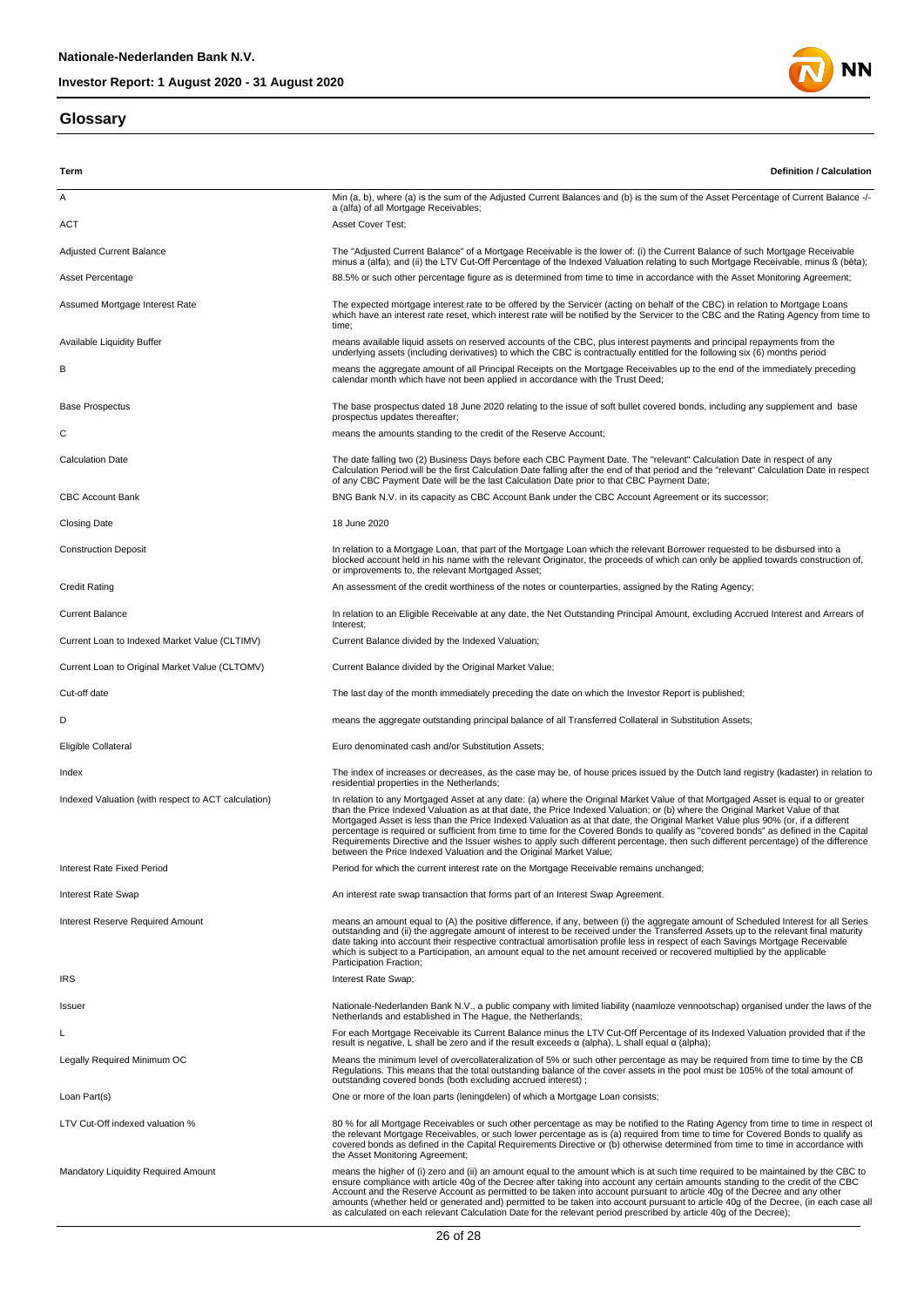

| Term                             | <b>Definition / Calculation</b>                                                                                                                                                                                                                                                                                                                                                                                                                                                                                                                                                                                                                                                                                                                                                                                                                                                                                                                              |
|----------------------------------|--------------------------------------------------------------------------------------------------------------------------------------------------------------------------------------------------------------------------------------------------------------------------------------------------------------------------------------------------------------------------------------------------------------------------------------------------------------------------------------------------------------------------------------------------------------------------------------------------------------------------------------------------------------------------------------------------------------------------------------------------------------------------------------------------------------------------------------------------------------------------------------------------------------------------------------------------------------|
| <b>Maturity Date</b>             | In respect of a Series of Covered Bonds, the date on which the Covered Bonds of such Series are expected to be redeemed at<br>their Principal Amount Outstanding in accordance with the Conditions, as specified in the relevant Final Terms, which date falls no<br>more than 47 years after the Issue Date of such Series.                                                                                                                                                                                                                                                                                                                                                                                                                                                                                                                                                                                                                                 |
| Net Outstanding Principal Amount | In relation to a Mortgage Receivable, at any date, the Outstanding Principal Amount of the relevant Mortgage Loan less (A) if it is a<br>Savings Mortgage Loan or a Savings Investment Mortgage Loan subject to an Insurance Savings Participation, an amount equal to<br>the Insurance Savings Participation on such date and (B) if it is a Bank Savings Mortgage Loan subject to a Bank Savings<br>Participation, an amount equal to the Bank Savings Participation on such date;                                                                                                                                                                                                                                                                                                                                                                                                                                                                         |
| <b>NHG</b>                       | Nationale Hypotheek Garantie: guarantees (""borgtochten"") issued by Stichting Waarborgfonds Eigen Woningen under the terms<br>and conditions of the Nationale Hypotheek Garantie, as amended from time to time;                                                                                                                                                                                                                                                                                                                                                                                                                                                                                                                                                                                                                                                                                                                                             |
| NHG Loan                         | A Mortgage Loan that has the benefit of an NHG guarantee;                                                                                                                                                                                                                                                                                                                                                                                                                                                                                                                                                                                                                                                                                                                                                                                                                                                                                                    |
| Nominal OC                       | The Net Outstanding Principal Amount of all Mortgage Receivables, excluding any Defaulted Receivables, plus (b) the Collateral<br>Market Value of all Transferred Collateral in the form of Substitution Assets plus (c) the cash standing to the credit of the CBC<br>Transaction Account(s), excluding Swap Collateral minus the aggregate Principal Amount Outstanding of the Covered Bonds at the<br>end of such calendar month divided by the aggregate Principal Amount Outstanding of the Covered Bonds at the end of such<br>calendar month;                                                                                                                                                                                                                                                                                                                                                                                                         |
| Non NHG Loan                     | A Mortgage Loan that does not have the benefit of an NHG Guarantee;                                                                                                                                                                                                                                                                                                                                                                                                                                                                                                                                                                                                                                                                                                                                                                                                                                                                                          |
| Occupancy                        | The way the Mortgaged Asset is used (e.g. owner occupied);                                                                                                                                                                                                                                                                                                                                                                                                                                                                                                                                                                                                                                                                                                                                                                                                                                                                                                   |
| Original Market Value            | In relation to any Mortgaged Asset the market value (marktwaarde) given to that Mortgaged Asset by the most recent valuation<br>addressed to the Transferor that transferred the relevant Mortgage Receivable to the CBC or, as applicable, the foreclosure value<br>(executiewaarde) given to that Mortgaged Asset by the most recent valuation addressed to the Transferor that transferred the<br>relevant Mortgage Receivable to the CBC, divided by 0.90 or such other factor as required from time to time by the applicable rules<br>and regulations or any internal requirement of the Transferor in relation thereto;                                                                                                                                                                                                                                                                                                                               |
| Originator                       | Nationale-Nederlanden Levensverzekering Maatschappij N.V. or Nationale-Nederlanden Bank N.V.                                                                                                                                                                                                                                                                                                                                                                                                                                                                                                                                                                                                                                                                                                                                                                                                                                                                 |
| Outstanding Principal Amount     | In respect of a Relevant Mortgage Receivable, on any date the (then remaining) aggregate principal sum ("hoofdsom") due by the<br>relevant Borrower under the relevant Mortgage Loan, including any Further Advance Receivable transferred to the CBC and, after<br>foreclosure of the Relevant Mortgage Receivable resulting in a loss being realised, zero;                                                                                                                                                                                                                                                                                                                                                                                                                                                                                                                                                                                                |
| <b>Participation Fraction</b>    | means interest and fees and other amounts received by the CBC in respect of the Mortgage Receivables, other than Principal<br>Receipts and less in respect of each Savings Mortgage Receivable which is subject to a Participation, an amount equal to the net<br>amount received or recovered multiplied by the Participation divided by the Outstanding Principal Amount of such Savings<br>Mortgage Receivable;                                                                                                                                                                                                                                                                                                                                                                                                                                                                                                                                           |
| Performing Loans                 | Mortgage Loans which are current and therefore do not show any arrears;                                                                                                                                                                                                                                                                                                                                                                                                                                                                                                                                                                                                                                                                                                                                                                                                                                                                                      |
| Price Indexed Valuation          | In relation to any property at any date means the Original Market Value of that property increased or decreased as appropriate by<br>the increase or decrease in the Index since the date of the Original Market Value;                                                                                                                                                                                                                                                                                                                                                                                                                                                                                                                                                                                                                                                                                                                                      |
| Rating Agency                    | Standard & Poors Credit Market Services Europe Limited;                                                                                                                                                                                                                                                                                                                                                                                                                                                                                                                                                                                                                                                                                                                                                                                                                                                                                                      |
| Remaining Tenor                  | The time in years from the end of the reporting period to the maturity date of a Mortgage Loan;                                                                                                                                                                                                                                                                                                                                                                                                                                                                                                                                                                                                                                                                                                                                                                                                                                                              |
| Reserve Account Required Amount  | means (a) until the occurrence of a Reserve Account Trigger Event: an amount equal to the Mandatory Liquidity Required Amount<br>and (b) following the occurrence of a Reserve Account Trigger Event: an amount equal to the higher of (i) the Mandatory Liquidity<br>Required Amount and (ii) the Reserve Trigger Required Amount;                                                                                                                                                                                                                                                                                                                                                                                                                                                                                                                                                                                                                          |
| Reserve Trigger Required Amount  | means an amount equal to (a) the aggregate for all Series of the aggregate Scheduled Interest for each such Series due in the next<br>three following CBC Payment Periods (to the extent that no Swap has been entered into in relation to any Series) plus (b) the<br>anticipated aggregate amount payable in the next three following CBC Payment Periods in respect of the items referred to in<br>paragraphs (a) up to and including (d) of the CBC Priority of Payments, as calculated on each relevant Calculation Date;                                                                                                                                                                                                                                                                                                                                                                                                                               |
| Seasoning                        | Number of years since the origination of the Mortgage Loan Parts to the end of the Reporting Period;                                                                                                                                                                                                                                                                                                                                                                                                                                                                                                                                                                                                                                                                                                                                                                                                                                                         |
| Series                           | A Tranche of Covered Bonds together with any further Tranche or Tranches of Covered Bonds expressed to be consolidated and<br>form a single series with the Covered Bonds of the original Tranche and the terms of which are identical (save for the Issue Date<br>and/or the Interest Commencement Date but including as to whether or not the Covered Bonds are listed);                                                                                                                                                                                                                                                                                                                                                                                                                                                                                                                                                                                   |
| Set-Off                          | Claim that corresponds to a debt to the same borrower, which is not covered by the DGS;                                                                                                                                                                                                                                                                                                                                                                                                                                                                                                                                                                                                                                                                                                                                                                                                                                                                      |
| <b>Substitution Assets</b>       | means the classes of assets denominated in euro from time to time eligible under the CRR and/or the Wft to collateralise covered<br>bonds including (on the date of this Base Prospectus) and subject to certain limitations:(a) exposures to or quaranteed by central<br>governments, central banks or international organisations in accordance with article 129(1)(a) CRR;(b) exposures to or quaranteed<br>by public sector entities, regional governments or local authorities in accordance with article 129(1)(b) CRR;(c) exposures to<br>institutions in accordance with article 129(1)(c) CRR; and (d) exposures for which DNB has waived the application of article 129(1)<br>(c) CRR in accordance with article 129(1) CRR third paragraph, which assets on an aggregate basis are subject to a limit of 20 per<br>cent., or such other percentage as required under the Wft, of the aggregate Principal Amount Outstanding of the Covered Bonds; |
| <b>Transferred Collateral</b>    | means any Eligible Collateral transferred or purported to be transferred to the CBC pursuant to the Guarantee Support Agreement,<br>to the extent not redeemed, retransferred, sold or otherwise disposed of by the CBC;                                                                                                                                                                                                                                                                                                                                                                                                                                                                                                                                                                                                                                                                                                                                     |
| Ζ                                | An amount equal to the Interest Cover Required Amount                                                                                                                                                                                                                                                                                                                                                                                                                                                                                                                                                                                                                                                                                                                                                                                                                                                                                                        |
| α (alfa)                         | Gross set-off as determined according to Asset Monitoring Agreement;                                                                                                                                                                                                                                                                                                                                                                                                                                                                                                                                                                                                                                                                                                                                                                                                                                                                                         |
| $\beta$ (beta)                   | For each Mortgage Receivable the lower of (i) the LTV Cut-Off percentage of its indexed valuation and (ii) a minus L                                                                                                                                                                                                                                                                                                                                                                                                                                                                                                                                                                                                                                                                                                                                                                                                                                         |